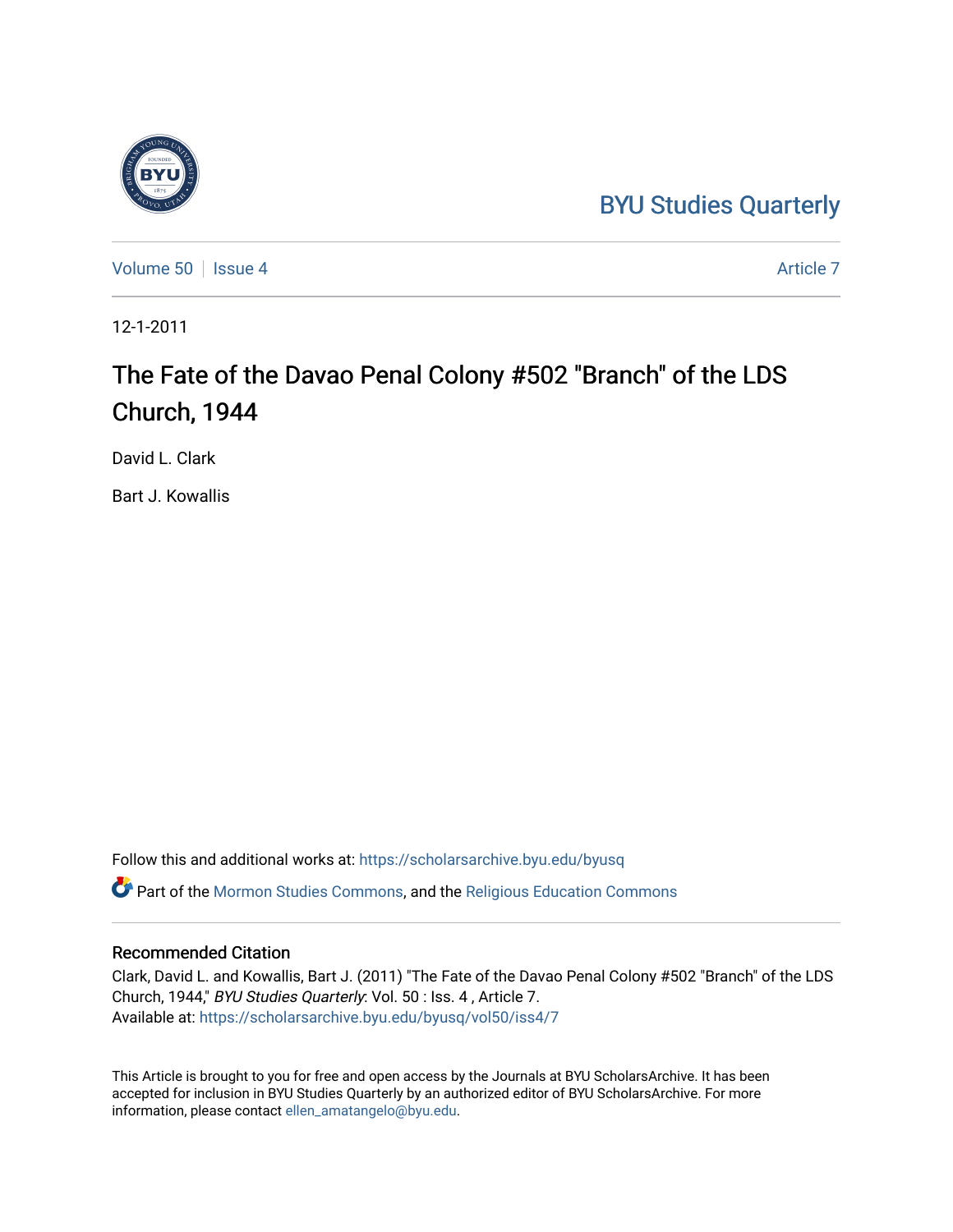

**Figure 1.** The Philippine Islands and locations of prison camps, cities, and villages important for the story of the LDS POWs. Courtesy Bart J. Kowallis.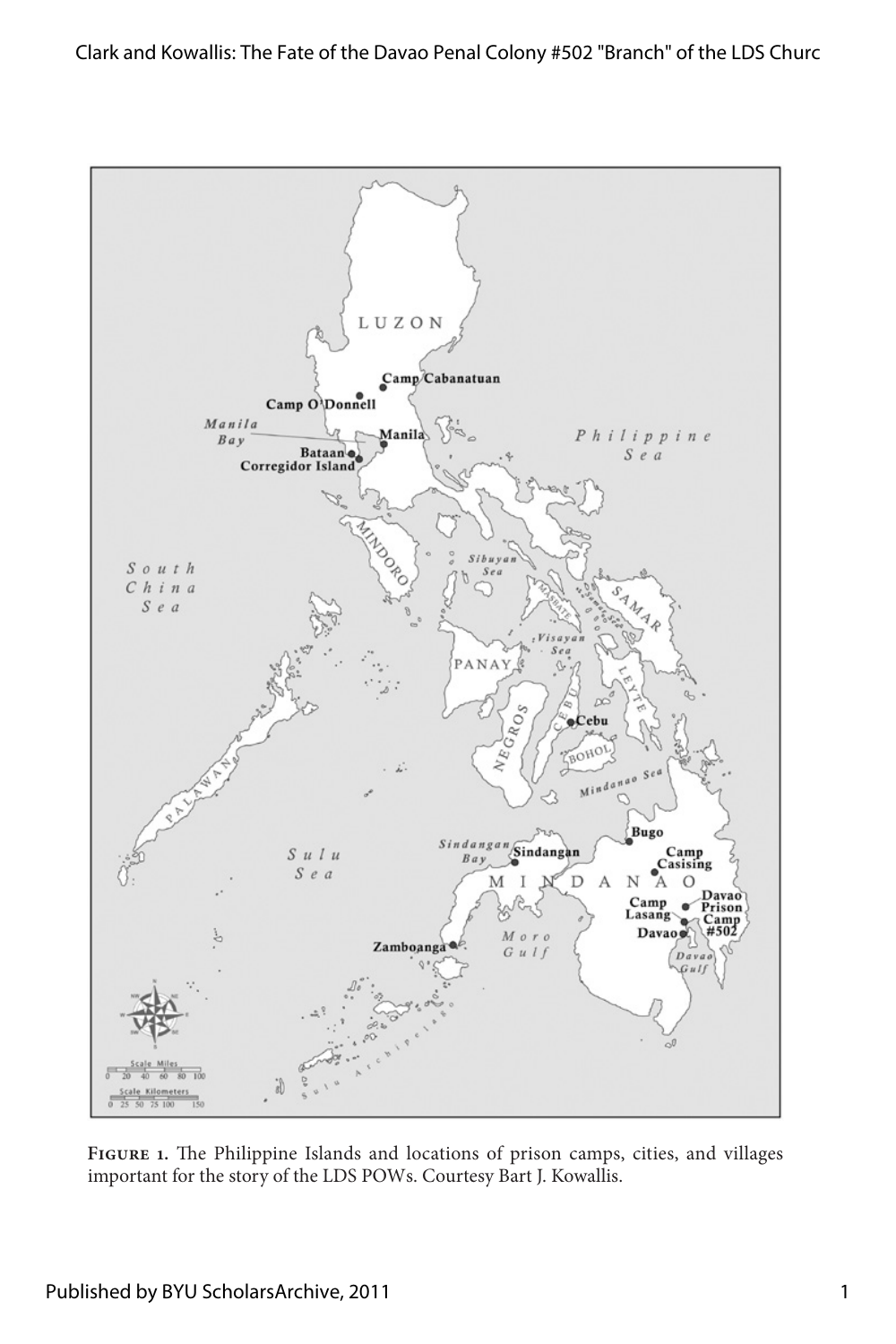## **The Fate of the Davao Penal Colony #502 "Branch" of the LDS Church, 1944**

*David L. Clark and Bart J. Kowallis*

### **The Sinking of the** *Shinyo Maru*

At 4:37 p.m. on September 7, 1944, the USS *Paddle*, a submarine on its fifth war patrol, reached N08°11', E122°40', just off Sindangan Point on the southwest coast of the Philippine island of Mindanao in the Sulu Sea, having sailed from Fremantle, Western Australia, on August 22; its mission was to attack Japanese shipping in the east Sulu Sea. On the morning of September 7, a Japanese convoy had left Zamboanga on the westernmost tip of Mindanao, sailing into the east Sulu Sea with Cebu as its destina- $\chi$  tion<sup>1</sup> (fig. 1). Fourteen hours after the Japanese convoy left Zamboanga, it was seen by the *Paddle*.<sup>2</sup> After sighting smoke from the Japanese convoy



**Figure 2.** The USS *Paddle*, the submarine responsible for sinking the *Shinyo Maru*. Courtesy U.S. Submarine Veterans of World War II.

*BYU Studies 50, no. 4 (2011)* 109

https://scholarsarchive.byu.edu/byusq/vol50/iss4/7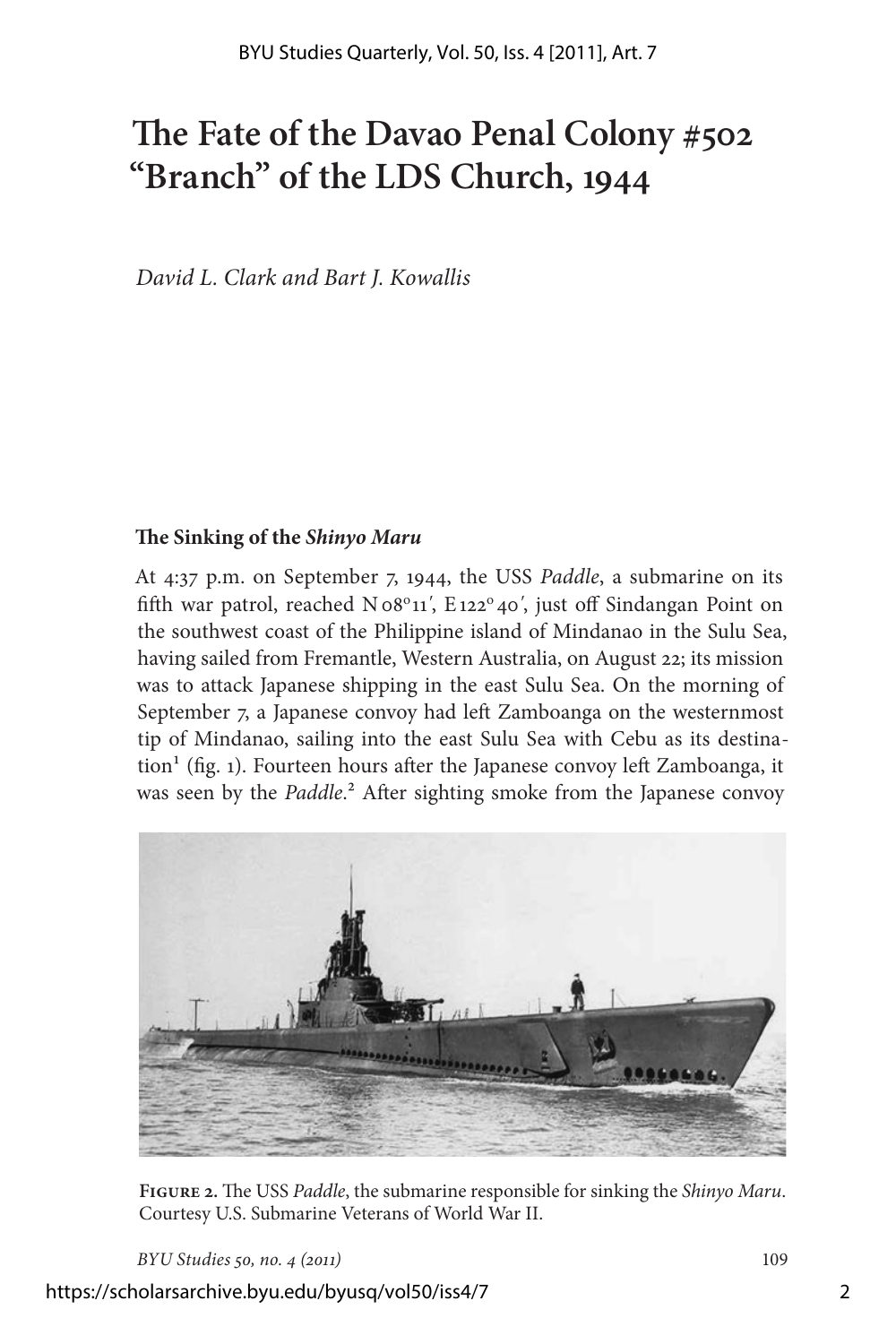## David L. Clark and Bart J. Kowallis

My interest in the Latter-day Saint POWs in the Davao penal colony began as a kid at the beginning of World War II. My family and the family of Lieutenant Bobby Brown were friends. We knew Bobby and considered him special because he was one of the first members of our ward to enter the military.

On Sunday morning, December 7, 1941, we came out of church and noticed a small crowd of members listening to a radio broadcast coming from a ward member's car. The Japanese attack on Pearl Harbor was being described, and at the beginning of the war in the Pacific the safety of Bobby Brown, who had just arrived in the Philippines, was on everyone's mind. While nothing was learned concerning Bobby at that time, a year later, after my family had moved



David L. Clark



Bart J. Kowallis

to Houston, we learned from Bobby's mother, Ruby, that Bobby was a prisoner of the Japanese. During the entire course of the war, the Japanese permitted the prisoners to send only a few postcards home, so little was known of their condition.

Late in 1944, Ruby Brown contacted my mother, asking for help in learning something more about her son. Ruby learned that Major Morris Shoss, of Houston, had just returned home after being rescued from the same Japanese penal colony where Bobby was held. Ruby asked my family to contact Shoss to see if he knew anything about Bobby. The information we learned from interviewing Shoss was then communicated in letters to the Browns. The letters, supplemented by publications and information from the Church's new FamilySearch website obtained by my coauthor, are the basis of our article.

—David L. Clark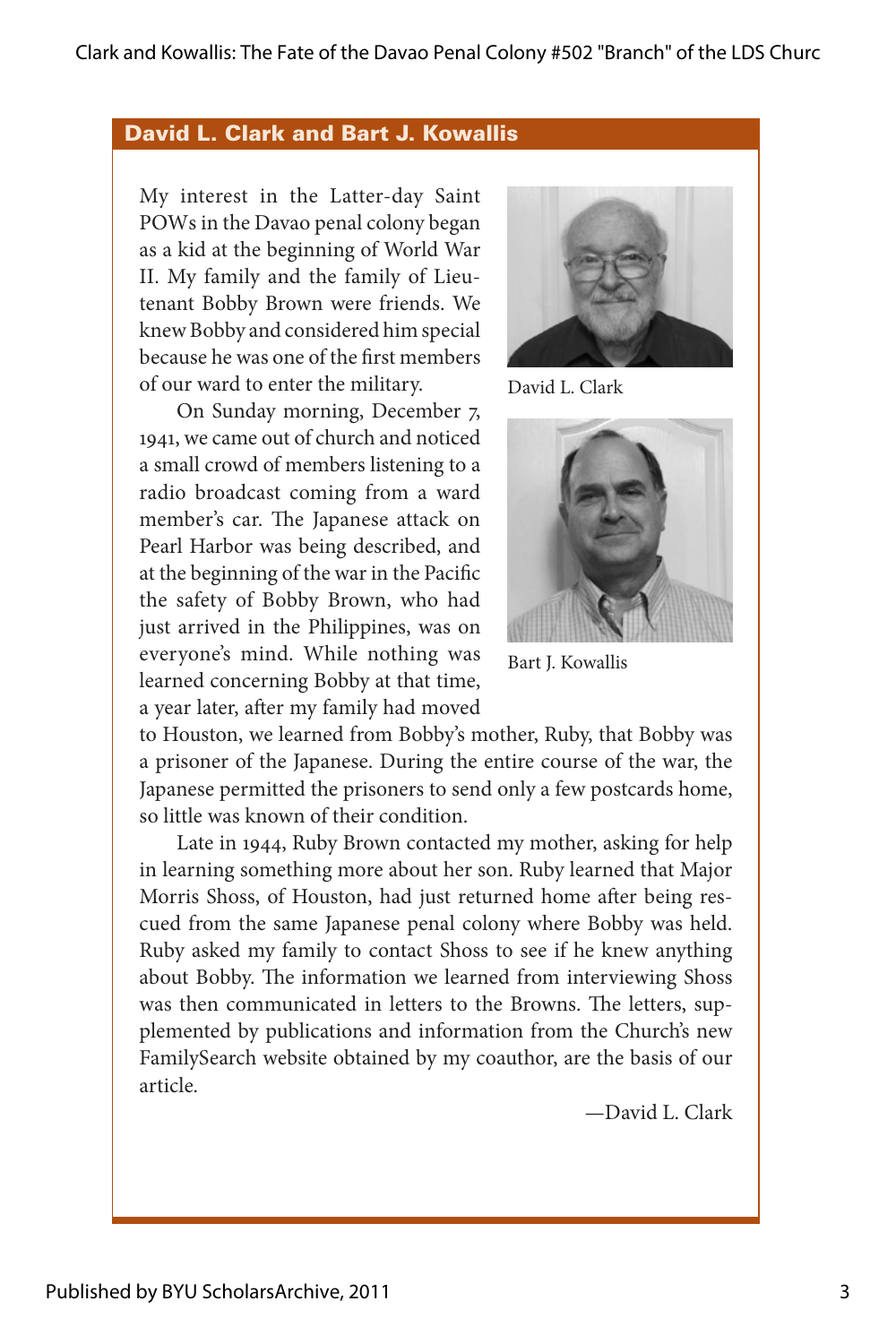

**Figure 3.** The *Shinyo Maru,* death ship for 668 POWs, including many of the LDS POWs of the Davao Penal Colony #502 "branch" of the Church. Courtesy Capt. John Bax.

at some distance, the *Paddle* (fig. 2), under the command of Lieutenant Commander B. H. Nowell, gained a favorable position and fired two torpedoes at the Japanese frigate *Shinyo Maru*3 (fig. 3), one of the lead ships.4 Moments after firing, the crew on the *Paddle* heard breaking-up noises and it was assumed that the *Shinyo Maru* was either damaged or sunk. Another ship in the convoy, the *Eiyo Maru* was also torpedoed and confirmed sunk by the *Paddle*,<sup>5</sup> although it actually became grounded near Sindangan Point (fig. 4). Following the attack, the *Paddle* dove deep to avoid forty-five depth charges dropped by the Japanese. The crew of the *Paddle* did not witness the fate of the two ships they had fired upon, nor were they aware that the cargo aboard the *Shinyo Maru* was a group of American POWs.

This mission concluded the fifth war patrol for the USS *Paddle,* but it was the ultimate tragedy for 668 of approximately 750 American POWs on board the unmarked *Shinyo Maru* who died when the ship sank. Those who died in the sinking included at least seventeen of the twenty-five Latter-day Saint POWs and friends who were members of an unofficial "branch" of the Church that held services regularly in a Mindanaoan prison camp before they were put aboard the *Shinyo Maru*.6

Unfortunately, American deaths because of friendly fire were not unusual in the turbulent Pacific sector of World War II. Between January 1942 and December 1944, at least fourteen Japanese ships, unmarked and carrying no indication of their cargo of American POWs, were sunk by U.S.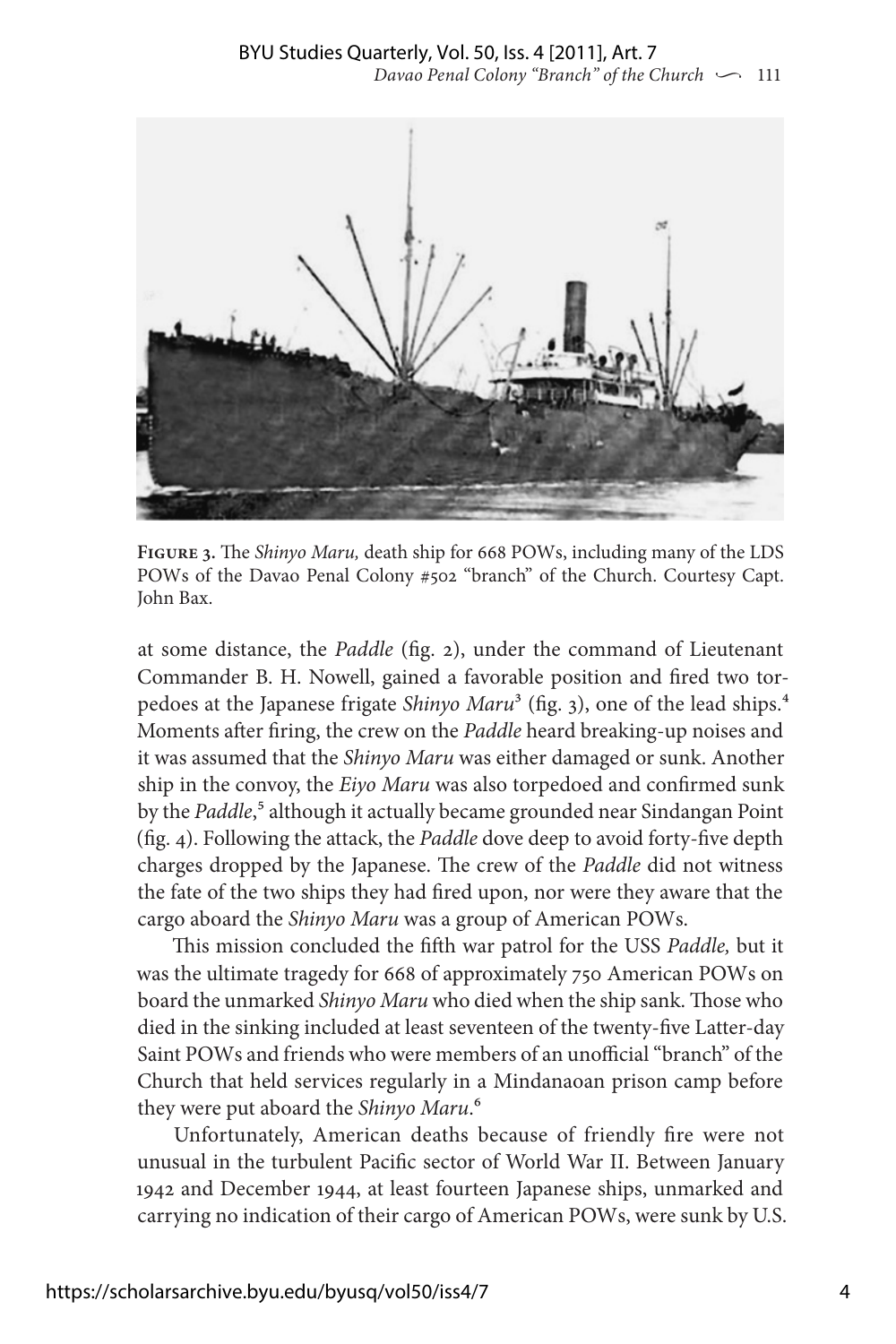

**Figure 4.** Details of Sindangan Point and Bay where the *Shinyo Maru* (box) was sunk by the USS *Paddle* (star). Location is also indicated for ships in convoy (circles) as well as the village of Liloy and the city of Sindangan, home of many of the Filipinos who helped the survivors. Courtesy Bart J. Kowallis.

submarines.<sup>7</sup> It is assumed that between 18,000 and 19,000 Allied POWs died in these sinkings.<sup>8</sup> This is almost the same number of casualties the U.S. Marines suffered during the entire war in the Pacific.<sup>9</sup> However, one of the major objectives of the American war effort was the destruction of Japanese shipping. From the beginning of the war in December 1941 to the war's end in August 1945, more than 1,000 Japanese "merchant ships" with a total tonnage of about 5 million were sunk by U.S. submarines.<sup>10</sup> Sinking of Japanese merchant ships peaked in the fall of 1944, the same time that the *Shinyo Maru* became a target. While the tragic sinking of some POW ships might have been prevented, the Japanese military provided no identification for these ships, and the death of POWs by the U.S. submarines might be identified, in more current terminology, as "collateral damage."

There were undoubtedly other LDS servicemen who lost their lives on sunken ships, but the sinking of the *Shinyo Maru* may have been unique because it resulted in the death of a close-knit group of LDS servicemen and possible non-LDS friends who had been holding religious services and functioning like a branch of the Church in the Davao Penal Colony #502 on the southwest coast of Mindanao. The evidence of LDS religious services being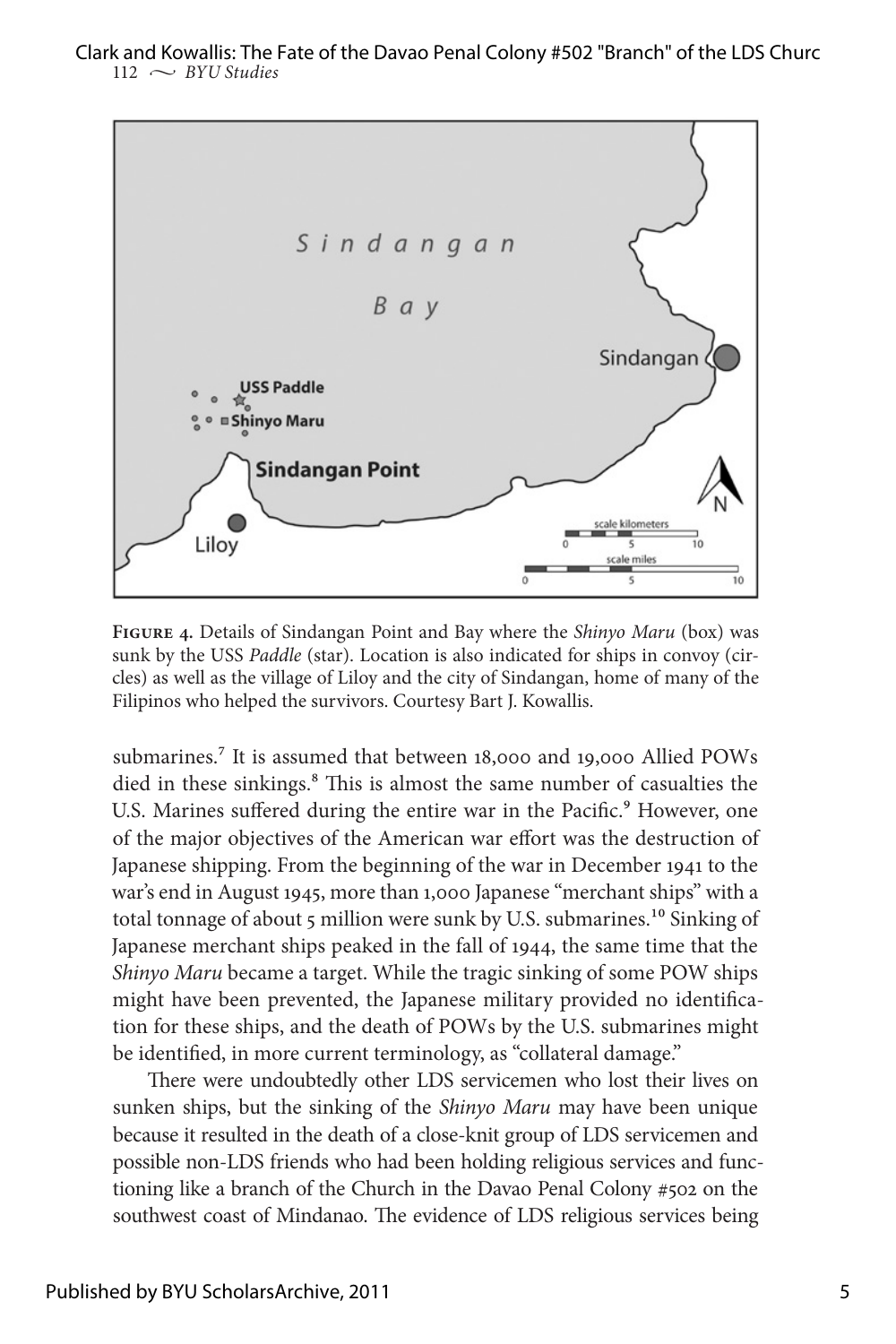held in a Japanese prison camp has not been documented previously, although similar services are known to have been held in German prison camps.<sup>11</sup>

The complete personal story of the capture and imprisonment of each member of the small group of LDS POWs at Davao and their subsequent deaths in the Sulu Sea may never be known, but from both published and unpublished accounts, the general history shared by many of the POWs is well established.

## **War in the Pacific**

The story of the deaths of the LDS servicemen on the *Shinyo Maru* had its origins with the beginning of World War II. Poorly equipped and supplied, U.S. troops stationed in various parts of the Philippines were not prepared for war with Japan, which began on December 7, 1941, when the Japanese attacked the Hawaiian Islands. Within nine hours of the Pearl Harbor disaster, the Philippines were also attacked. An assortment of 12,000 U.S. National Guard, regular Army, Air Force, and Marine personnel were stationed in the Philippines and included LDS members with roots in Utah, Arizona, New Mexico, Idaho, Texas, Oregon, and Canada. Together with Filipino soldiers, Allied forces numbered close to 80,000 and were deployed in several parts of the Philippines. These troops fought the Japanese with determination and even limited success from December 1941 to April 1942, but the outcome of this first battle for the Philippines was never in doubt. Hoped-for U.S. reinforcements never arrived, and the meager supply of food and supplies on hand was largely exhausted in the first few weeks of battle. Allied troops continued to fight until April 9, when 76,000 exhausted and weakened American and Filipino troops in the northern Philippines surrendered to the Japanese. On Corregidor and on the southern islands, fighting continued until May, when all troops were ordered to surrender. Even with almost nothing to fight with and in a weakened condition, the troops may still not have surrendered if the forthcoming treatment by their Japanese captors had been anticipated.<sup>12</sup> Because of inhumane treatment by the captors, within a few months more than 2,000 of those captured on Corregidor died.<sup>13</sup>

The large number of troops surrendering was not anticipated by the Japanese, who had expected fewer than half this number, and within a few days large numbers of the POWs, without food or water or any care for the sick and injured, died or were killed. Unfortunately, this was only the beginning of Allied deaths. The prisoners were rounded up and forced to march toward several prison camps; two to three hundred died nearly every day.<sup>14</sup> The brutal treatment of Allied troops is attributed to the Japanese idea that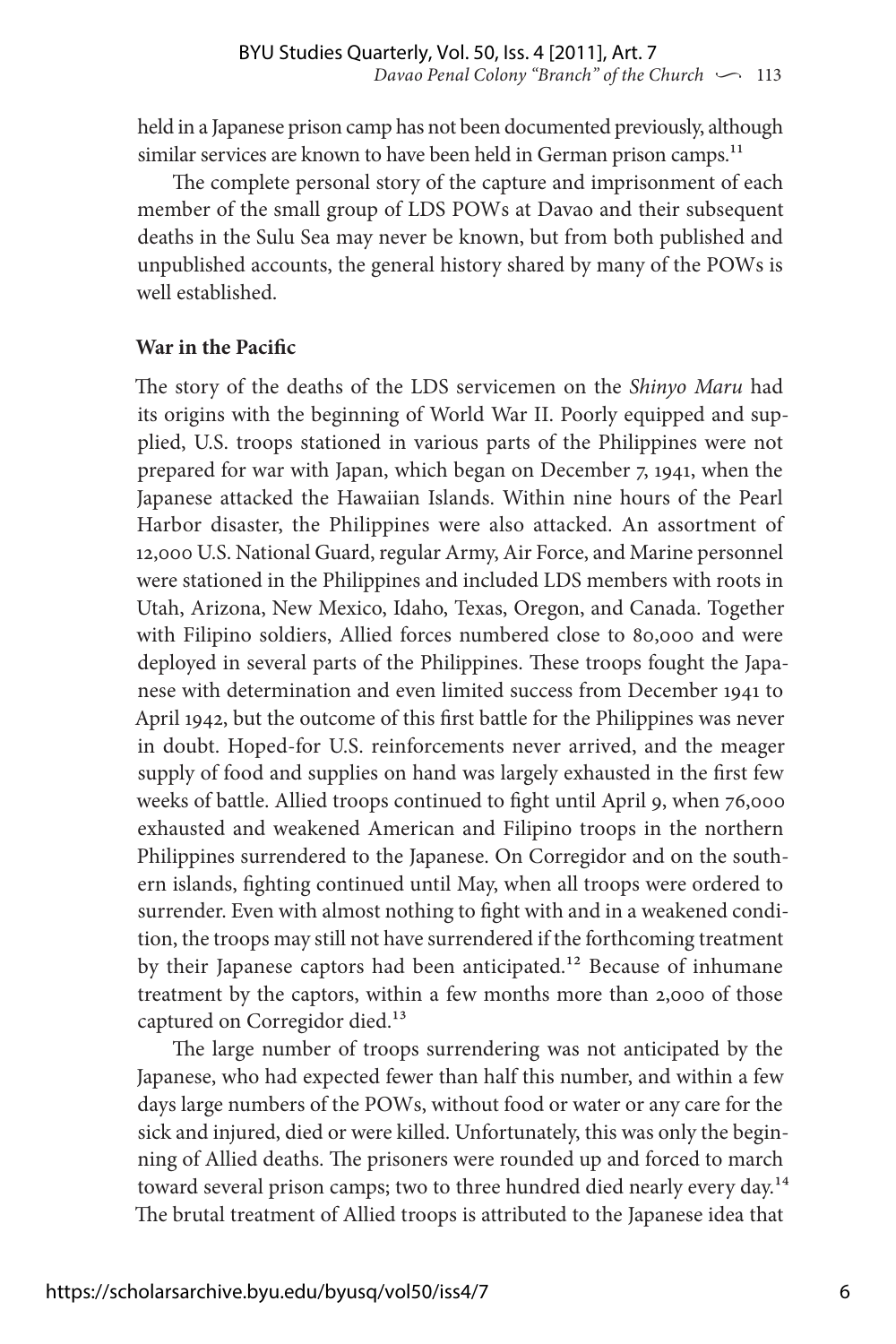surrender was a dishonorable act and those who surrendered were not eligible for humane consideration.<sup>15</sup> The largest contingent of surrendering troops were on the Island of Luzon, many on the Bataan Peninsula. There, Allied troops were taken prisoner and herded together for a march to hastily assembled prison camps, most located north of Manila.

### **The Bataan Death March and Prison Camps**

From survivors of the Bataan Death March, Americans learned of the atrocities committed by the Japanese military following the surrender of Allied troops in April 1942. Most of those on the forced march were captured in various parts of Luzon. Depending on the geography of their capture, the POWs walked from five to twelve days in the tropical sun for approximately sixty miles, from south of Manila to different camps north of the city of Luzon.<sup>16</sup> Beheadings, bayonetings, shootings, and beatings were the order of the day for many of the Allied POWs, who marched with little or no water or food during the ordeal. For their entertainment, the Japanese soldiers even forced the live burial of some Filipinos.<sup>17</sup> Fortunately, a large number of the future LDS "branch" were stationed on Mindanao and were not involved in the Bataan ordeal.

While precise figures may never be available, at least 500 American soldiers of the 12,000 thought to have been captured, and several times that number of Filipinos, died before the end of the march.<sup>18</sup> Survivors were placed in several prison camps north of Manila, where survival continued to be difficult.

Most of the Bataan POWs were interned in two general locations— Camp O'Donnell at Capas and three camps around Cabanatuan. At Camp O'Donnell, in the weeks after internment began, it is reported that fifty or more Americans died daily.19 At Camp Cabanatuan, more than 1,200 died in the first two months.<sup>20</sup> Burying the dead became a daily problem for the survivors, who were existing with little or no food or water. In their sick and weakened condition, Allied POWs were required to dig trenches for the mass burials, carry the corpses to the burial site, and work at a variety of other tasks.

Approximately 2,000 of the 7,000 Americans who entered O'Donnell died in the first six weeks.<sup>21</sup> During the same time, almost 28,000 Filipino soldiers died—members of both the Philippine Army and the Philippine Scouts, a military organization under command of the U.S. Army.<sup>22</sup> Conditions were no better at the several Cabanatuan camps that held approximately the same number of Americans. Murray Sneddon, a survivor, described conditions at the camps: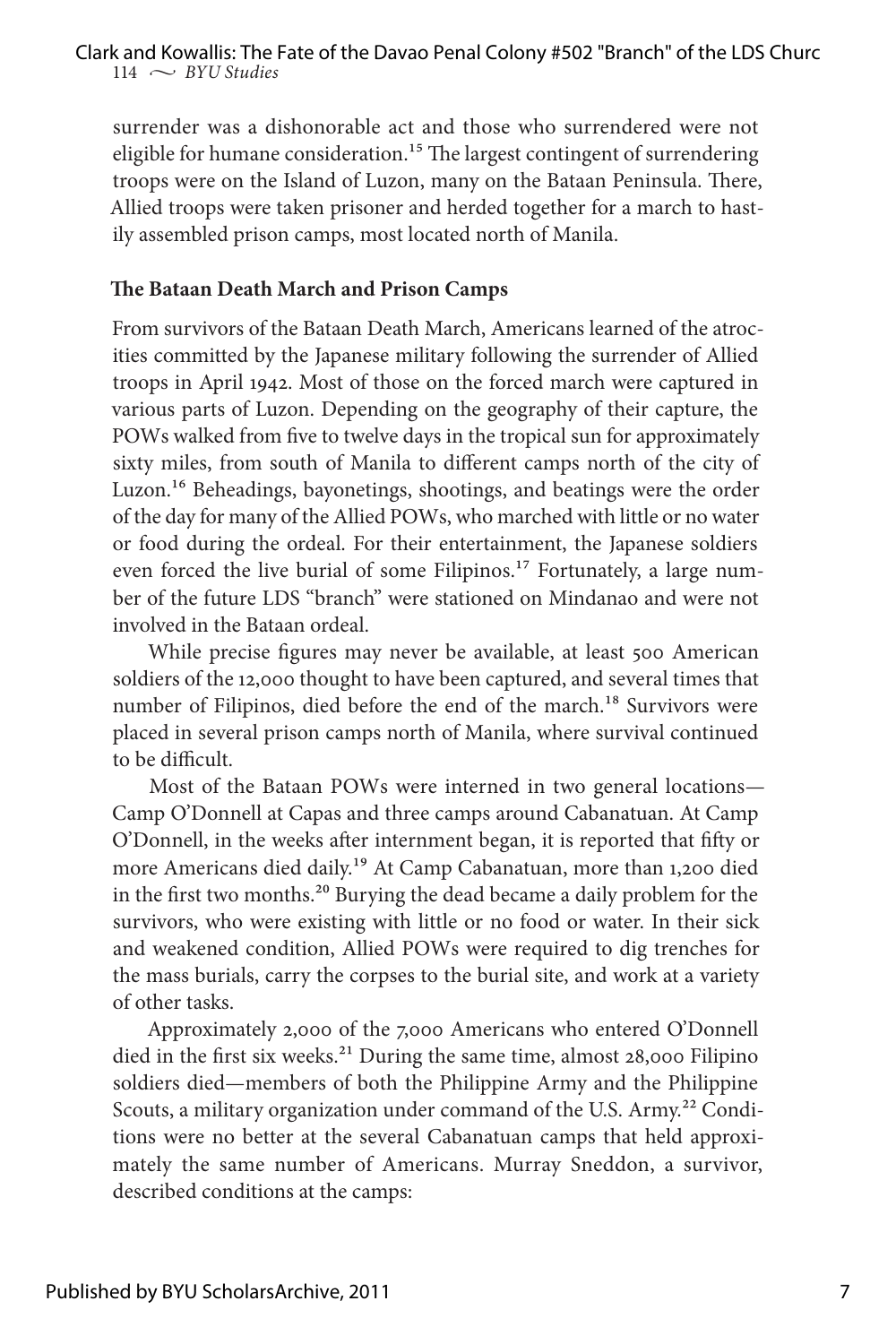O'Donnell and Cabanatuan were both the same. After two months at O'Donnell many of us were moved to Cabanatuan. It made no difference; each was a dying place.—There were only two types of work—to carry the dead away and to bury them. In the graveyard, men were packed into holes until they were almost to the surface and then a covering of dirt was heaped on. In the rainy season, with the ground saturated, blood seeped to the surface and it seemed as if the ground itself was bleeding.— At Cabanatuan there were 6,000 of us, and at the rate we were dying, I often felt there wouldn't be any of us left by the time the war ended. Every day long lines of men were taken from the hospital out to the burial sites.<sup>23</sup>

There were three camps within a few miles of the town of Cabanatuan, approximately 100 miles north of Manila, although most of the survivors of both the Death March and the Corregidor surrender were eventually held in Cabanatuan Camp  $#1.^{24}$ 

During the fall of 1942, prisoners began to be moved to other localities, such as Formosa, Japan, and other places in the Philippines, where, as slave laborers, they were forced to work in rice fields or Japanese factories or were used to repair and build airfields, all to support the Japanese war effort. On October 26, 1942, 1,000 of the 6,000 prisoners still alive at the main Cabanatuan camp were removed and sailed eleven days from Manila to the south end of Mindanao to a camp near the city of Davao. This transfer included a number of the LDS serviceman who would later be organized into the Davao LDS POW "branch." The ship was filthy and vermin-infested, but only two men died during the trip. After unloading at Davao, the Japanese soldiers enforced a two-hour "sun treatment," a common form of torture in which prisoners were exposed the tropical sun, and then the POWs were marched fifteen miles north to the prison camp.<sup>25</sup>

The transfer of prisoners from Cabanatuan to other places in the Japanese Empire to work as slave laborers continued throughout the war. As Japanese military deaths increased during the more intense fighting after 1942, more young men were pressed into service by Japan, and the POWs were forced to do work that had previously been done by Japanese soldiers and civilians. By January 1945, only 500 prisoners remained in the Cabanatuan camp, when they were rescued in a daring raid by a combined force of Filipinos and Americans.<sup>26</sup>

### **LDS "Branch" at Davao Penal Colony #502**

The 1,000 prisoners transferred from Cabanatuan spent the next year and a half at the Davao Penal Colony #502 (fig. 5), which was already filled with Americans. Unless the LDS POWs were able to organize at Cabanatuan,<sup>27</sup> it was probably during this time that the LDS "branch" was formed.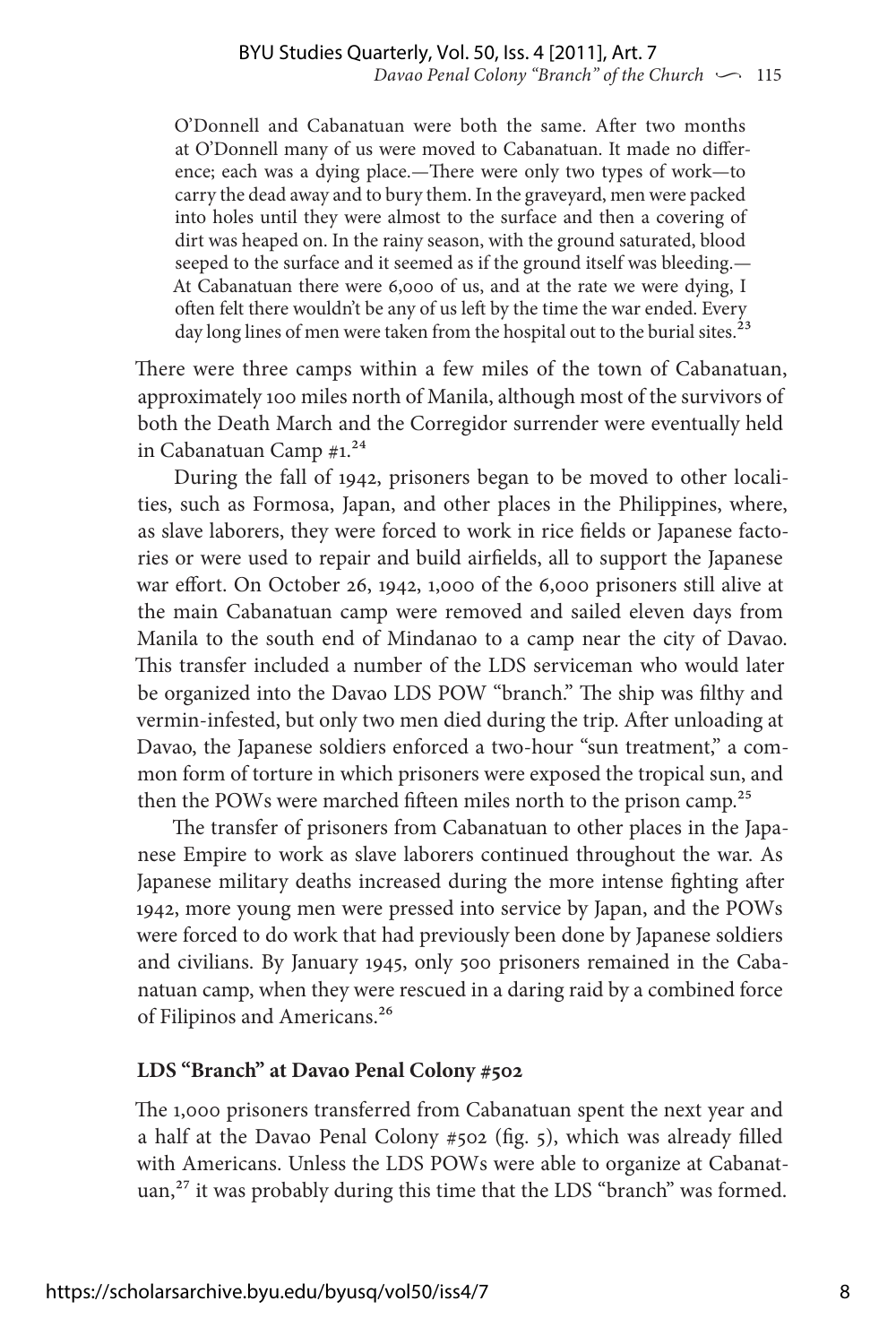

**Figure 5.** Part of the Davao Penal Colony as it looked ten years after the end of World War II. According to a typed roster found hidden at the camp after the war, more than 2,000 POWs were there in April 1944. Courtesy Al R. Young.

Information concerning this LDS group was first obtained from an interview with Major Morris L. Shoss in December 1944, in Houston, Texas. Additional information was given by survivors of the war who were associated with the LDS "branch" members at the Davao camp but were not on the *Shinyo Maru*. Shoss, a West Point graduate and one of the eighty-three survivors of the sinking of the *Shinyo Maru,* had a distinguished record and was one of the last defenders of Corregidor. After Corregidor was captured by the Japanese, Shoss became a prisoner in Cabanatuan and along with others was shipped to Davao in late 1942. After the sinking of the *Shinyo Maru,* he was one of the fortunate POWs who were able to make it to safety with the help of friendly Filipinos from the village of Liloy and the city of Sindangan*.* He returned to the United States only a few weeks following his rescue. In November and December of 1944, he was interviewed in Houston by Sadie O. Clark on behalf of the parents of First Lieutenant George Robin (Bobby) Brown of El Paso, Texas. Brown's parents were anxious to learn any details concerning the fate of their son, who eventually was listed as one of those on the *Shinyo Maru* at the time of its sinking, but whose status was still uncertain at the time of the interview. Shoss reported that he knew Brown very well and identified him as a Mormon and one of the leaders of a group of approximately twenty-five LDS prisoners in the Davao Penal Colony #502.<sup>28</sup>

The LDS group held services regularly, and Shoss, of Jewish faith, often participated in the services. The LDS prisoners sang songs and discussed gospel principles. In fact, Shoss reported that he and Brown had many discussions on different points of religion. Shoss praised the quality of the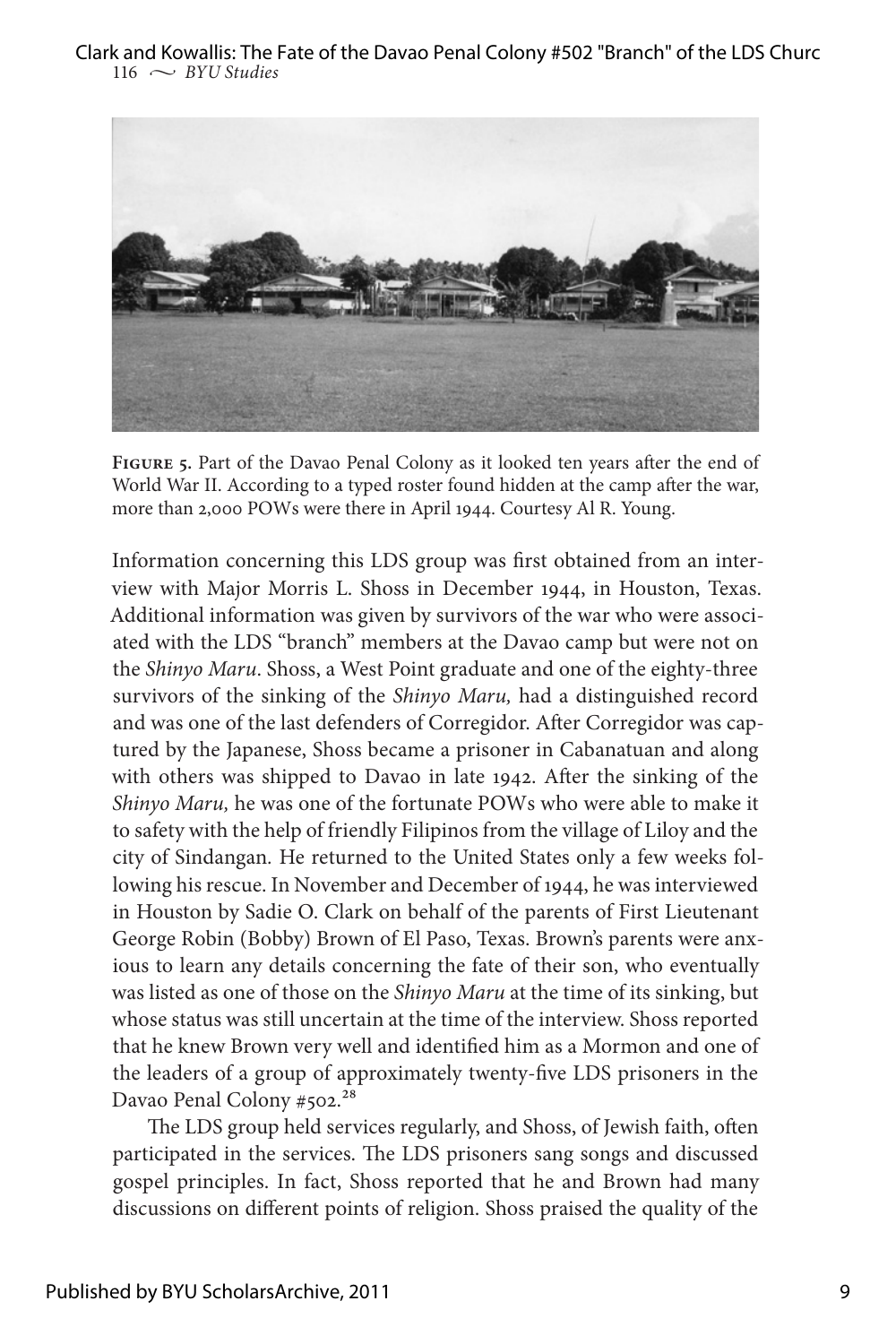character of the LDS group and reported that in spite of the horrible conditions in the prison camp, the LDS POWs were remarkable because they tried to live according to the principles of their religion. Shoss revealed that the LDS group had a set of scriptures (a triple combination) and a songbook that had been given to Brown by his parents prior to his departure for the Philippines. Brown's mother learned from survivors of the war who were not on the *Shinyo Maru* that many of the LDS POWs took turns reading the Book of Mormon during their imprisonment.

The only high priest among the LDS POWs was Sergeant Nels Hansen, who was not aboard the *Shinyo Maru* and survived the war. Although it was reported that Hansen assumed the ecclesiastical leadership, after the war he told Brown's mother that the leadership was actually shared with Brown. When Hansen was shipped to Japan in June 1944, Brown evidently became the leader of the "branch."29 Brown, among other things, always led the singing during the services. Evidently, the services were spiritual, and testimony meeting was particularly moving for the LDS POWs.

Major Shoss reported that on one occasion he was asked by a non-LDS American superior officer to see that one of the ailing prisoners receive some help. When Shoss learned that the ill prisoner was one of the LDS group, he contacted Brown. As co-leader of the LDS group, Brown then contacted another of the group, Staff Sergeant Ernest R. Parry, and together they assumed care for the ill serviceman. Shoss was not certain of the nature of the care, since they did not have access to medicine of any kind, but his description suggests that they gave the serviceman a priesthood blessing. Shoss recalled that the ill LDS serviceman was soon feeling better.

Another member of the LDS group who was not on the *Shinyo Maru* was Captain Robert G. Davey. Davey survived the war and reported to Brown's mother that when he arrived at the camp, he was sick and starved. Lying down on his first day in camp, a Sunday, he heard singing. The song "An Angel from on High" rang a bell with Davey, and he immediately tried to find the source of the singing. When he found the LDS group, Bobby Brown was leading the singing. Davey was welcomed and became a member of the Davao "branch."30

Under the conditions of imprisonment, the possession of scriptures and a songbook was unusual. In fact, the Japanese had demanded that all Bibles in possession of the POWs were to be given to the captors.<sup>31</sup> The reason the scriptures and songbook were not confiscated is that Brown was driving a truck when he was captured and had the books with him. The Japanese wanted the truck, and evidently finding no drivers among their own soldiers, they forced Brown to drive (with the scriptures and songbook) to the Cabanatuan camp. Brown thus avoided the Death March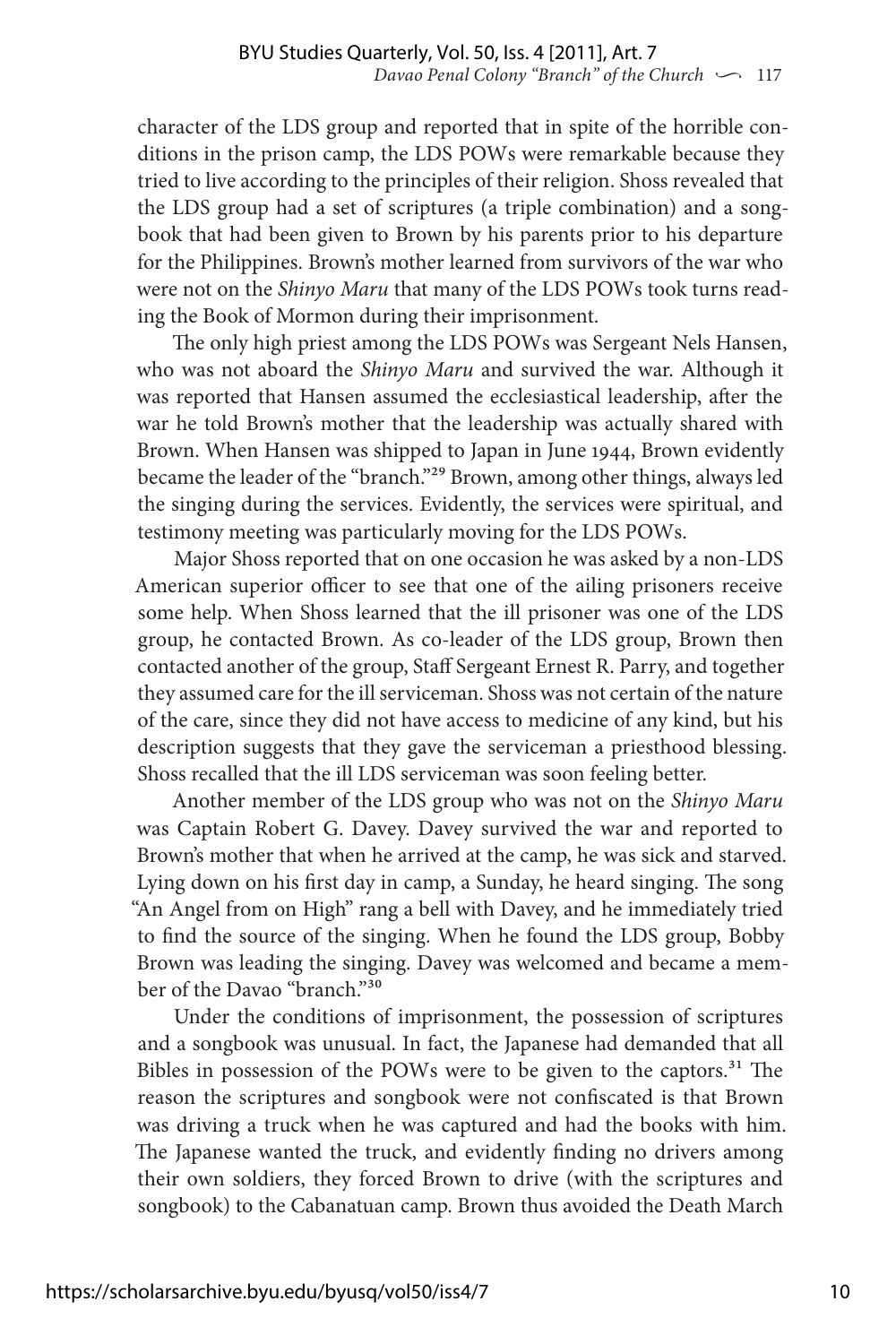and was able to secure the books for the next two years. This proved to be a significant event and became a spiritual blessing for the LDS POWs after they organized at Davao.

Thus, this little group of LDS members and friends functioned as an unofficial "branch" of the Church during an unknown period of time in the Davao Penal Colony #502 on the south end of the Philippine Island of Mindanao. But who were the other members of this small LDS group? In addition to Brown, Ernest Parry, Davey, and Hansen, identified by Major Shoss and by survivors who contacted Brown's mother after the war, we have been able to identify other probable members of the group, many of whom perished in the sinking of the POW ship. We were able to identify several LDS POWs through the LDS Church's new FamilySearch website. Searching for names from the official list of *Shinyo Maru* POWs, we then confirmed their identity using the date of their death (September 7, 1944), which was the same for all of the men. We then checked to see which of these had been baptized as children.

| PFC William Murle Allred          | born in Artesia, Arizona, October 31, 1916             |
|-----------------------------------|--------------------------------------------------------|
| PVT David Weston Balfour          | born in Salt Lake City, Utah, November 17,<br>1920     |
| <b>PVT</b> Jack Wells Bradley     | born in Moroni, Utah, January 3, 1919                  |
| 1LT George Robin (Bobby) Brown    | born in Colonia Juarez, Mexico, August 16,<br>1915     |
| CAPT Robert G. Davey              | born in Salt Lake City, Utah, date unknown             |
| <b>PVT Mack King Davis</b>        | born in Lehi, Utah, April 2, 1916                      |
| PFC Woodrow Lowe Dunkley          | born in Franklin, Idaho, June 27, 1918                 |
| <b>SGT Nels Hansen</b>            | born in Weiser, Idaho, date unknown                    |
| 2LT Richard Elmer Harris          | born in Logan, Utah, May 10, 1912                      |
| PFC Theodore Jackson Hippler      | born in Bloomfield, New Mexico,<br>February 26, 1918   |
| PFC Ferrin Carl Holjeson          | born in Smithfield, Utah, September 21, 1917           |
| <b>PVT Russell Seymore Jensen</b> | born in Centerfield, Utah, October 17, 1917            |
| PFC Ronald Mortensen Landon       | born in Kimball, Idaho, April 7, 1921                  |
| PVT Harry Orval Miller Jr.        | born in Magrath, Alberta, Canada,<br>November 29, 1915 |
| S SGT Ernest Reynolds Parry       | born in Provo, Utah, July 3, 1922                      |
| PFC Lamar Vincent Polve           | born in Kenilworth, Utah, April 5, 1922                |

#### **LDS POWs Who Died in the Sinking of the** *Shinyo Maru*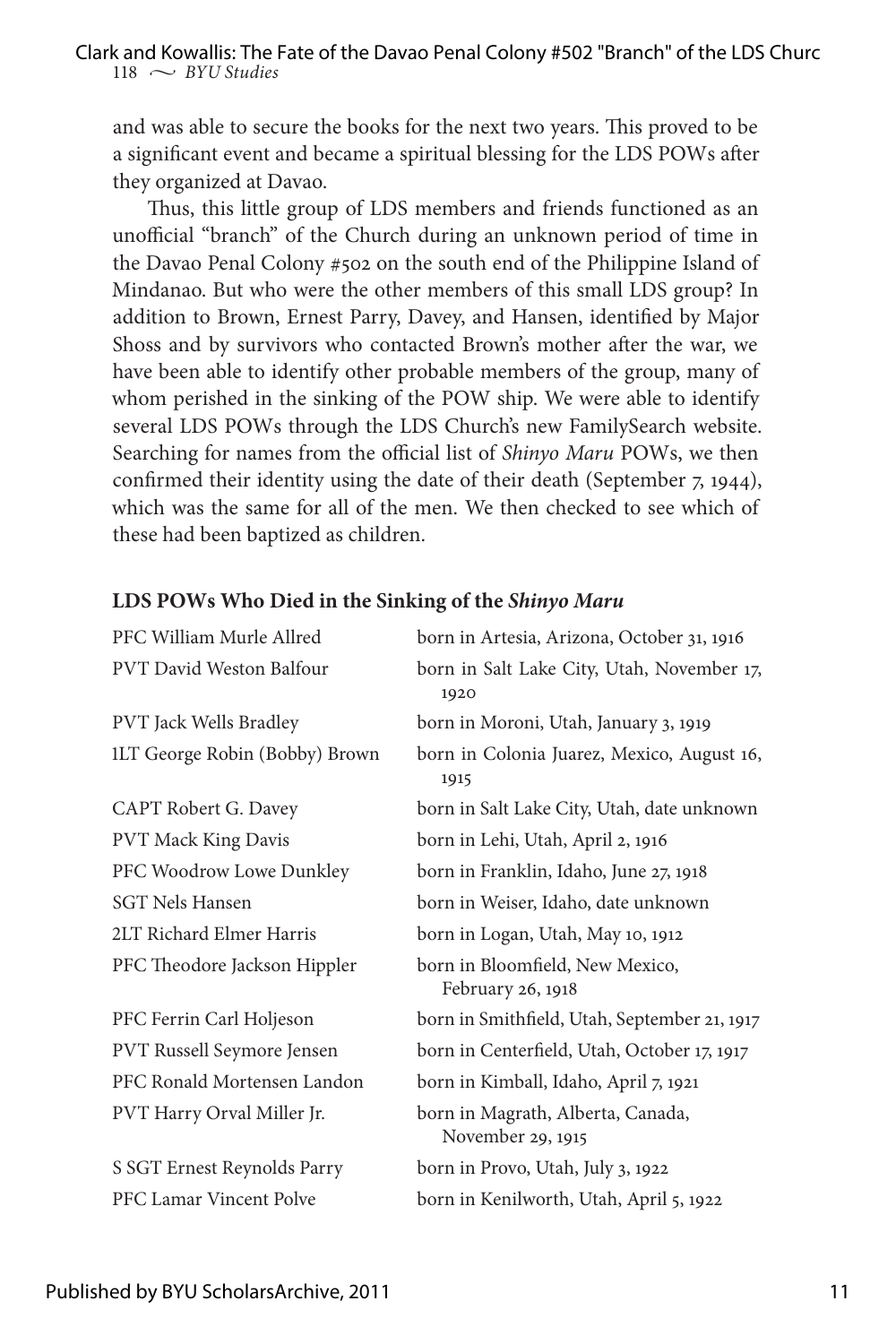| <b>PVT</b> Jesse Gordon Smurthwaite | born in Baker, Oregon, November 27, 1918                                     |
|-------------------------------------|------------------------------------------------------------------------------|
| 1LT Gerald Clifton Stillman         | born in Salt Lake City, Utah, May 6, 1920                                    |
|                                     | PVT Frederick (Fred) David Thomas born in St. John, Idaho, December 29, 1918 |

Because Major Shoss remembered that there were at least twenty-five members of the LDS group, others prisoners who might have taken part in the religious services still need to be identified. An interview with a sibling of one of the prisoners who died revealed at least one other possible LDS POW who was not on board the fateful ship and survived the war, but we have not been able to confirm his identity.<sup>32</sup>

In the list of those who perished when the ship was sunk, it is possible to identify at least eight other men who might have been part of the LDS group. These are men for whom no record exists that they were LDS at the time of their captivity, but who were born in the western United States or likely had a previous acquaintance with LDS culture. Some connection to LDS members is further suggested by the fact that sometime after the war, all of these men had proxy temple ordinances performed on their behalf. However, we have no evidence that any of these men were involved with the LDS "branch" at Davao. In fact, a sister of one of these men, Private First Class Rosenvall, does not think that her brother would have been part of the LDS group.<sup>33</sup>

## **POWs Who Died in the Sinking of the** *Shinyo Maru* **Who May Have Met with the LDS "Branch"**

|                            | PFC Leroy Emil Christensen born in Ogden, Utah, October 26, 1915 (grandpar-<br>ents were LDS) |
|----------------------------|-----------------------------------------------------------------------------------------------|
| <b>PVT Cleve G. Clucas</b> | born in Arco, Idaho, 1918 (grandparents lived in<br>Rexburg, Idaho)                           |
|                            | PFC Harold Dietzgen Dalton born in Salt Lake City, Utah, August 28, 1921 (mother<br>was LDS)  |
| 1LT Paul William Deason    | born in Salt Lake City, Utah, November 2, 1918                                                |
| PFC Lawrence L. Lamb       | born in Salt Lake City, Utah, November 8, 1912                                                |
| 2LT James Emil Mackey      | born in Belt, Montana, April 26, 1917 (mother joined<br>the Church in 1958)                   |
| PFC Clay Lenno Rosenvall   | born in Gunnison, Utah, July 26, 1920 (parents were<br>LDS)                                   |
| PFC Lawrence Edward West   | born in Bingham Canyon, Utah, July 21, 1919                                                   |

In the miserable conditions of the prison camp, it is possible that some of those on this list joined the LDS group because they sought companionship among those whose beliefs and culture stirred memories of home. The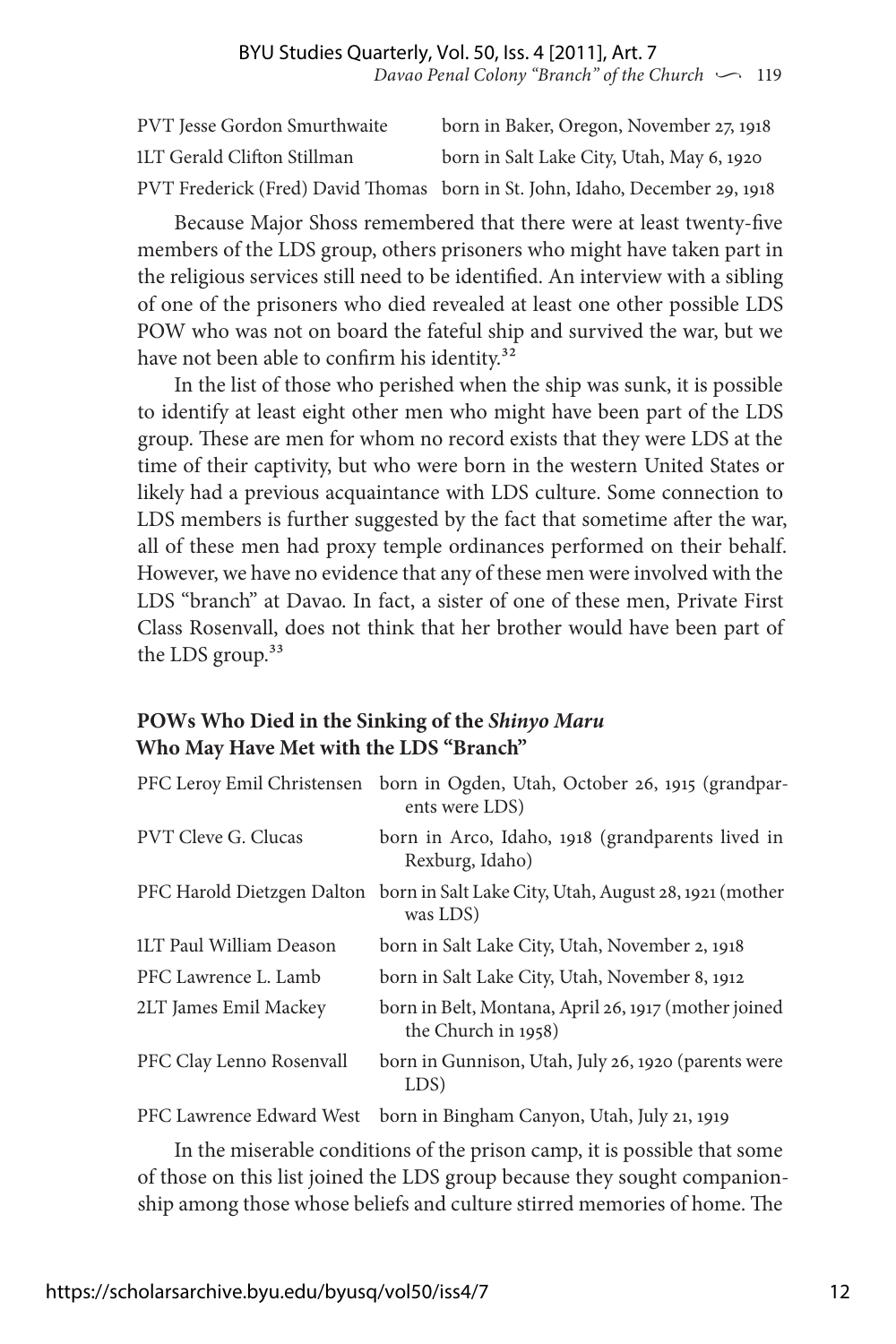number of known LDS members and these possible associates is approximately the size of the LDS group remembered by Major Shoss. There were likely other LDS POWs who met with the Davao group, such as Captain Robert Davey, Sergeant Nels Hansen, and Private First Class Lloyd Parry, but who did not sail to their death aboard the *Shinyo Maru*. Only 750 prisoners of several thousand at Davao left the camp to board the *Shinyo Maru*.

The LDS POWs had different stories related to their meeting at the Davao Camp. Brown and others were taken prisoner on Luzon and later transported to Mindanao. At least eleven of the LDS POWs (Bradley, Davis, Dunkley, Holjeson, Jensen, Landon, Miller, Lloyd Parry, Smurthwaite, Thomas), and four of those who may have been part of the LDS group (Christensen, Clucas, Rosenvall, West) were spared the horrors of the Bataan Death March and became prisoners on Mindanao. These men, part of the Fifth Airbase Group, were shipped out of Fort Douglas in Salt Lake City on October 20, 1941, arriving by train in San Francisco on October 23. After spending a few days at Fort McDowell on Angel Island in San Francisco Bay, they were loaded onto the USS *Hugh L. Scott* on October 27, 1941, and headed out to sea. At this point, the men of the Fifth Airbase Group still did not know where they were going. After about four days at sea, the secret orders were opened and they learned that their destination was the Philippines.<sup>34</sup>

After a brief stay in Hawaii, the men continued on across the Pacific and arrived in Manila on November 20, 1941, Thanksgiving Day. However, they did not stay long in Manila. On November 29, most of the squadron left Manila on the MS *Legaspi* and traveled to Mindanao, where they arrived at Bugo, Misamis Oriental, on December 1, 1941. They were joined there by the 440th and 701st Ordnance Companies of the 19th Bombardment Group that included at least one additional LDS soldier (Hippler). Because the area was used by Del Monte to grow pineapples, the airfield built at this location on Mindanao was called Del Monte field. General Douglas MacArthur was a brief visitor to the field on his way to Australia before the surrender.<sup>35</sup>

On December 20, 1941, the Japanese landed forces at Davao, south of Del Monte, and on the December 21 the field suffered its first bombing raid. Two men were killed. The Japanese progressively tightened their grip on the area, and by the next spring Del Monte was abandoned and the remaining troops moved south into Maramag Forest. By May, the end was inevitable, and on May 10, 1942, the Allied troops on Mindanao surrendered to the Japanese. Those soldiers from Del Monte who had been hiding in Maramag Forest were told to surrender at Camp Casising outside of Malabalay, which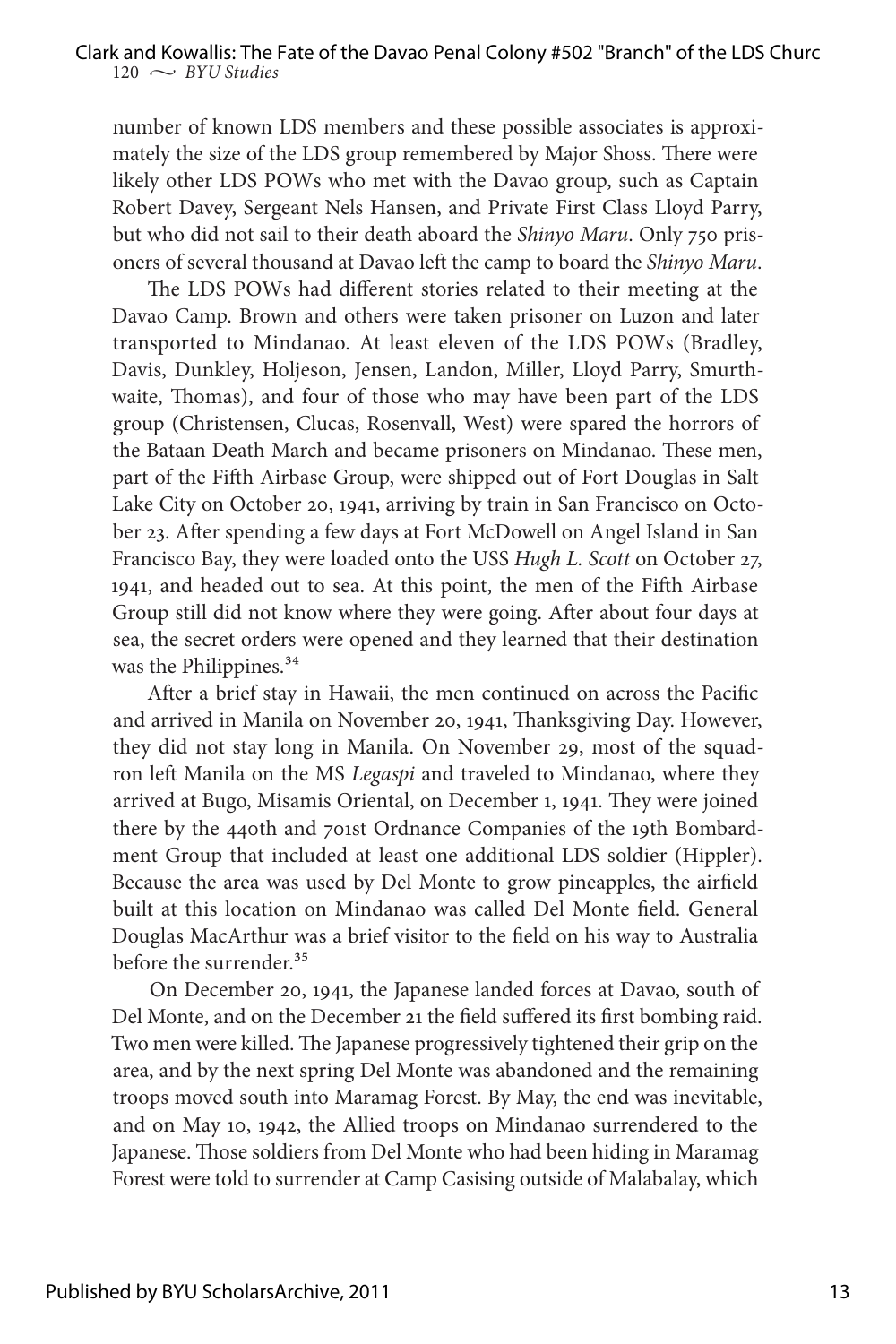had been a training camp for the Philippine Constabulary. Within a week, there were approximately 1,100 American POWs in the camp.

Compared to other POW camps in the Philippines, Camp Casising was an improvement. Survivor Hayes Bolitho said of Camp Casising:

This was an easygoing camp so to speak and was by no means a maximum-security compound. Getting through the fence was not that difficult. It so happened that two of the Filipino prisoners had been caught sneaking into the camp early one morning. Their wives evidently lived close by and these two men would sneak out, spend most of the night with them, and sneak back in towards morning in time for roll call. They were summarily tried by the Japanese and sentenced to death. The accused men had to dig their own graves and the holes for the execution posts to be set in. In the late afternoon we were marched down to the execution site. The Filipino men were already lashed to the posts alongside their respective graves. The firing squad commander gave the order and the first volley was fired into the men causing them to slouch down. Immediately a strong voice from [the] Filipino compound, which was also forced to watch, shouted, "You are in the American Army—die like Americans. Attn-Hut." With that they jerked their heads up in an attempt to come to attention, just as the second volley hit them. There was no more movement. They were cut loose, rolled into the graves and covered with dirt. . . . The Japanese had made a point; any POW trying to leave the camp, if caught the penalty would be death. The atmosphere in the camp was more subdued after the execution.<sup>36</sup>

Toward the middle of October 1942, Camp Casising was closed and the men were trucked back to Bugo. They were then transported by ship to Davao, arriving there on October 20, 1942. According to Bolitho:

At high noon we disembarked and found ourselves faced with new guards. They were occupation troops composed of Japanese and Formosans, quite young and mean. They lined us up four abreast and we began to walk through the hot streets of Davao and on up the road to Davao Penal Colony, 20 miles or so in the hot sun.37

These men settled into their new quarters and were joined on November 14, 1942, by about a thousand POWs from Camp Cabanatuan. It is probable that this group included most of the rest of the LDS POWs.

At one point, ten American POWs escaped from the compound.<sup>38</sup> The other soldiers in their barracks were put into a disciplinary compound and meetings were banned throughout the entire camp. This undoubtedly affected the unofficial LDS branch and may have prevented them from meeting for some time. Eventually, the men who had been separated for discipline rejoined the rest of the group. Bolitho described life in the prison camp: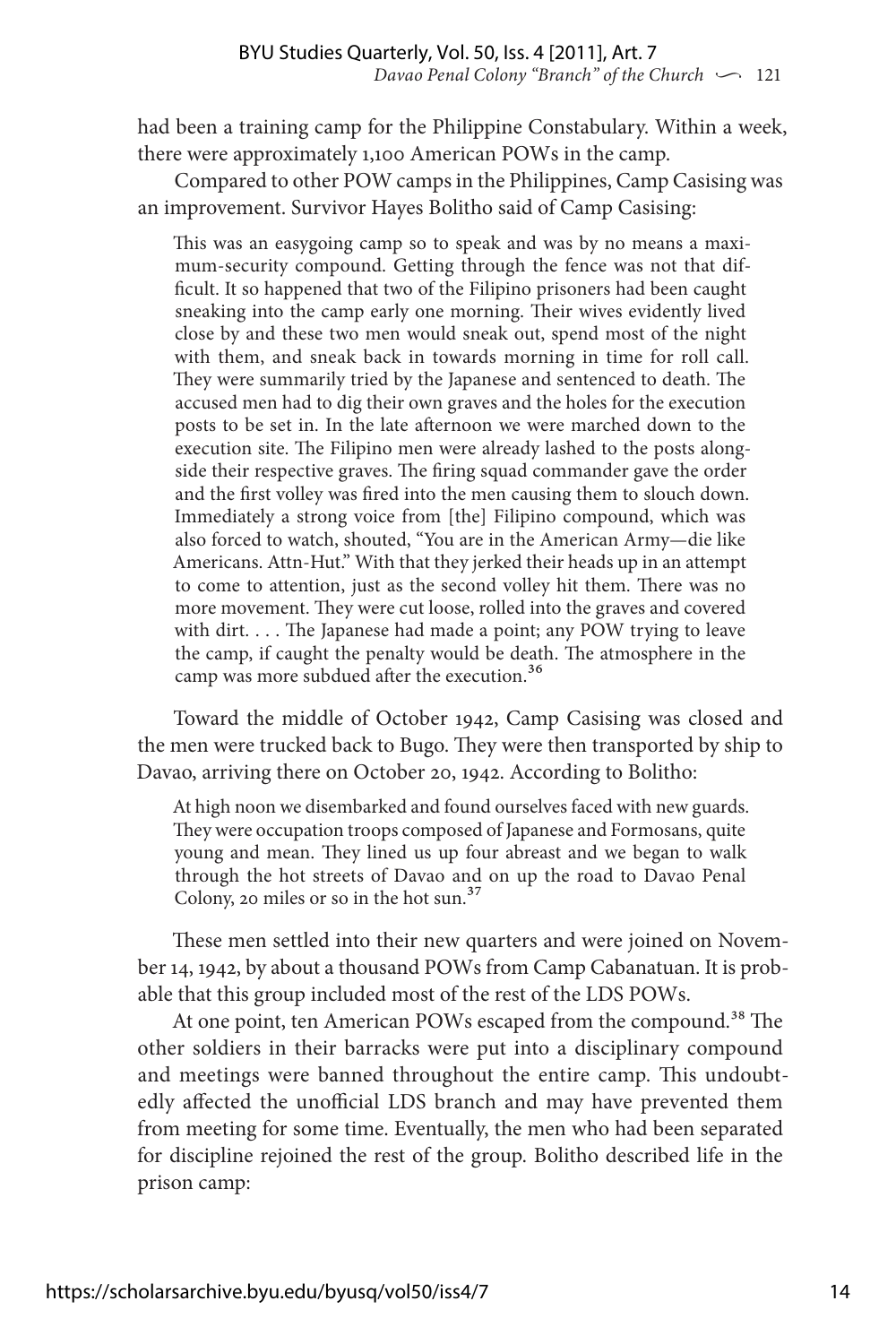We were soon assigned to the rice detail to again plant the seedlings. At noon we received a healthy helping of rice, fish and two radishes. Things were looking up—then in the late afternoon the rains came. It was not a downpour but a steady cold rain with a slight cool breeze. Our only covering was a G-string and a woven hat and we were chilled almost immediately. We headed back to the assembly area in time to board the 5:00 p.m. train but it was late. Mechanical problems had developed and it was dark when the train arrived. Surprisingly there was no grumbling—we didn't have anything special to look forward to back at the compound. We were hungry but we had become used to that. The problem was with the guards who were trying to watch everyone. They were edgy and mean.

The return to the compound was a gradual uphill grade and because of the rain the wheels on the locomotive were slipping. Progress was practically nil so the guards began kicking us off the car to push. They were shouting and swearing at us, but we could have cared less. Walking barefooted on slippery wood railroad ties or alongside in the weeds and brush was miserable. We were no longer riding but certainly not pushing very much, so we weren't getting home very fast. It really became comical—the guards were screaming their heads off but beyond that they didn't know what to do. Over an hour passed and we were still at least two miles from camp. Someone started singing "God Bless America." It soon caught on and became louder and louder. It completely drowned out the screaming guards. The train was moving slowly, but with practically no help from us. By the time we were probably a mile from camp, men in their barracks could hear singing. Bear in mind that life in a prison camp was anything but boisterous. There were no radios, no record players, etc. so the sound of our "choir" was coming through loud and clear. As we finally approached the entrance gate all able-bodied men were standing and cheering wildly. The guards were horrified as we filed into the cheering group. Word quickly spread to gather near the assembly area. Completely hidden and surrounded by men, two of [the] fellows were holding a rolled up GI blanket. As it suddenly unfolded there sewn to the blanket was our American Flag. There was dead silence, tears streamed down everyone['s] cheeks and then in choked voices we softly sang "GOD BLESS AMERICA."39

In his excellent account of many of the same events, Carl Nordin reported that he had repeated contacts with several of the LDS group. Evidently, he was particularly friendly with Mack Davis and Ernest Parry.<sup>40</sup>

On March 2, 1944, 650 of the men at Davao were sent to a new camp near the village of Lasang, a few miles from their Davao camp. These were supposedly the healthiest men at Davao and were to be laborers building a new Japanese airfield.<sup>41</sup> All of these men would eventually be sent on the fateful *Shinyo Maru* sailing. It seems possible that regular religious services continued at the Lasang Camp. This would be the final prison camp for many of the LDS group and their fellow POWs.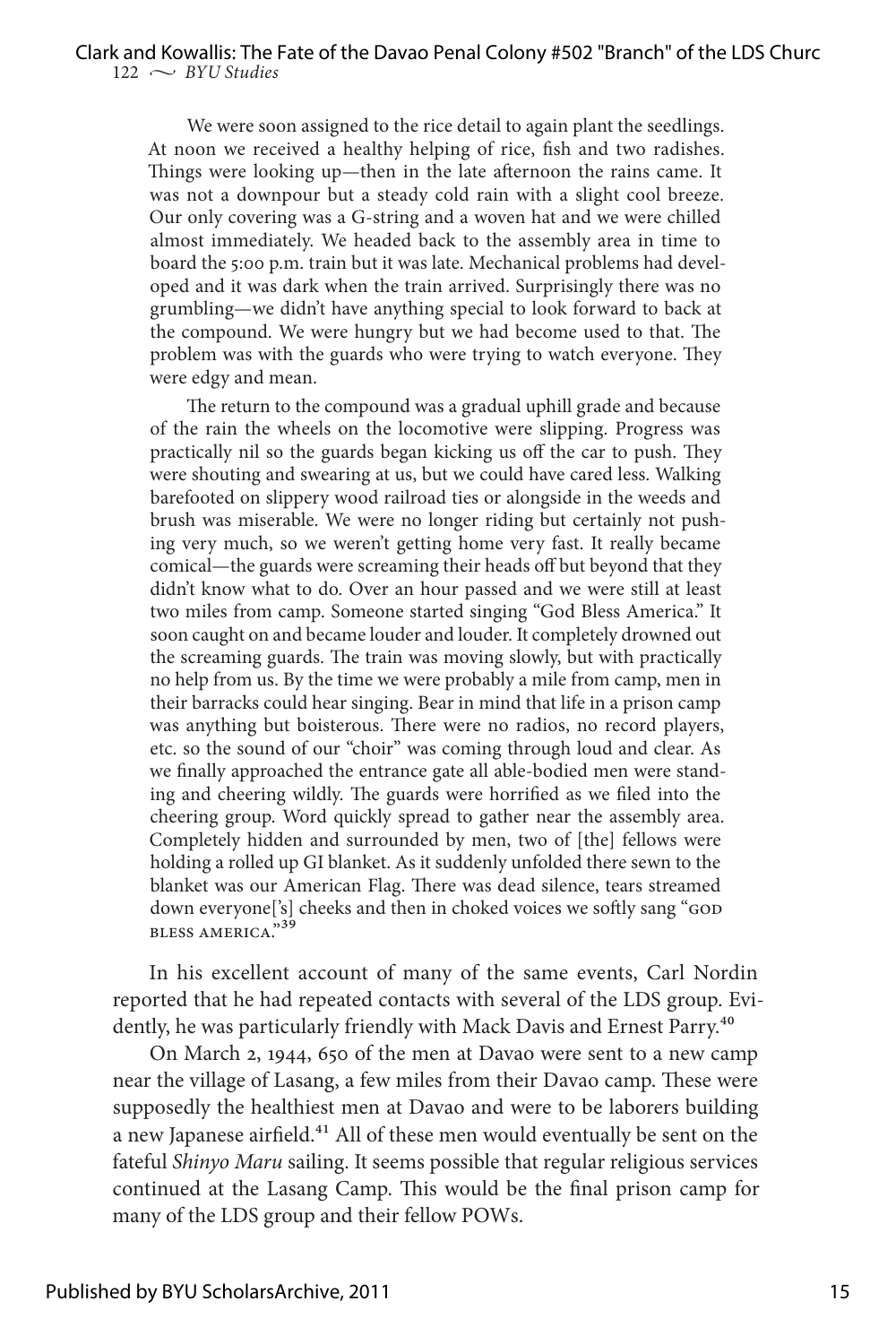Under only slightly better conditions than those at the other prison camps, the POWs worked on construction and repair of an airfield for the Japanese. Some details of the trials and tribulations of the prisoners at the Lasang Camp have been recorded by M. M. Sneddon in his book *Zero Ward*, published in 2000. During the next six months, all of the POWs worked on the Japanese airfield. Then on August 17, 1944, things changed. That night, the airfield was attacked by an American bombing mission. The prisoners were delighted. Without any information on the conduct of the war for more than two years, they now sensed that the tide of war had changed and help was getting close. For the next two days the Japanese, without any explanation, gave the POWs a "holiday" with no work on what probably was a damaged or destroyed airfield. Although the men were anxious to see the damage to the airfield, they accepted the holiday without complaint. However, on the third day following the American attack, all 650 of the prisoners were told to pick up whatever belongings they had; they were roped together and marched a short distance to the Tabunco pier on the Davao Gulf. What the POWs didn't know was that the return of the Americans to the Philippines was imminent and the Japanese didn't want their prisoners to be part of the coming struggle. Activity on the Tabunco pier was the beginning of what one survivor called the "Journey to Oblivion."42

## **The Final Trip**

The 650 POWs who had walked a few miles to the dock were joined by 100 POWs who had worked on another airfield south of Davao. These 100 men were transported by truck and, together with the Lansang group, composed the full complement of 750 men who would face the next three weeks living in the most miserable conditions humans could endure. While the final plans for the 750 men remain ambiguous, it is known that they were to be shipped first to Cebu and then to Manila. Most likely, Japan was the ultimate objective of transfer, but this destination was never realized. The 750 POWs included many of the LDS group who had been holding weekly services in the prison camps. On August 20, the men were loaded aboard an old freighter, the 3,801-ton Japanese Army Transport #86, *Tateishi Maru*, and sailed first for Zamboanga on the southwest tip of Mindanao on the Moro Gulf.<sup>43</sup>

They put us down in the hull of the ship. Packed like sardines down there. They had the guards fix bayonets, and they'd send a bunch down the hull, and they would lunge at us—packing until they got as many as they could get down in there. Then—they pulled the stairway up. They put timbers across the hull and rolled some canvas tarp over top of that. They just left one little hole open on the one end of it, one corner of it, where a guard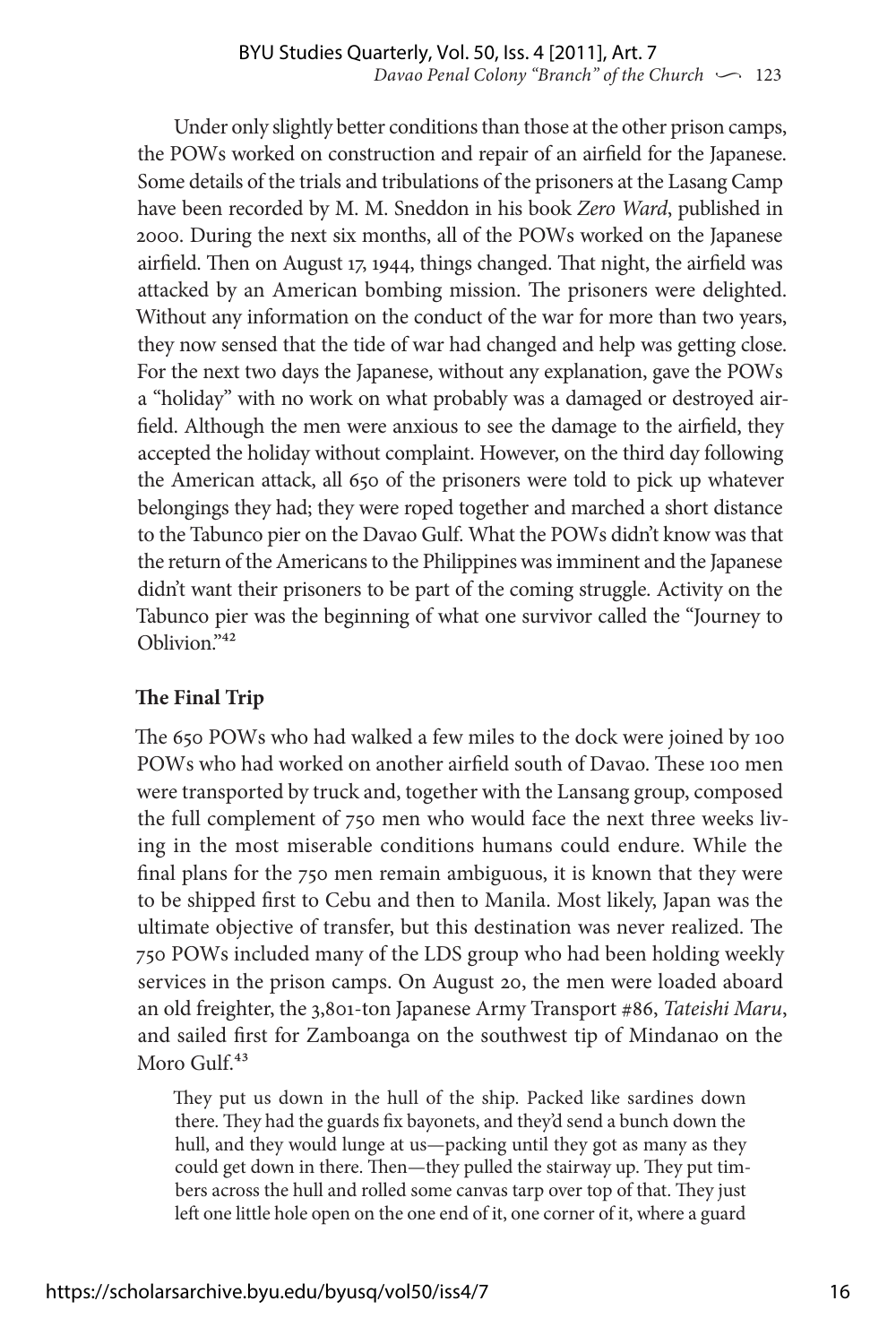sat down [and] was looking down there laughing at us. It was like a furnace down there, no water no facilities at all, nothing—Guards used a rope to lower a five-gallon can of water and peeling of rotten tropical vegetables to the starving prisoners. Fights for the food and water followed.—They'd send a tin can down there for waste, and I believe it was the same can they put the food and water in. There was a lot of crying and praying going on. I thought it wouldn't have been but a matter of days before we would all be dead*.*44

While the Japanese claimed that the POWs were treated in the same way that they treated their own soldiers when being transported, this argument is difficult to believe. The POWs were "disgraced individuals, miserable objects," and even if given the same one square yard per person in the deep hold of the ship as they gave their own troops, the food, sanitary conditions, and inhumane treatment differed from what their troops received.<sup>45</sup>

Confined to the bowels of the ship and wallowing in human filth, the POWs arrived on August 24 in Zamboanga, four days after leaving Davao. The POWs remained for ten days in Zamboanga Harbor, sweltering in the hot, filthy hold of the ship. Evidently, on two occasions the men were permitted on deck to run through a hose sprinkling ocean water, the first semibath in years for some of the men. Although the men didn't know it, they were waiting for a transfer to their final ship for their "journey to oblivion."<sup>46</sup>

The disaster ship was the *Shinyo Maru*. The old freighter was having its cargo of rice and cement unloaded in Zamboanga. Once that was completed, the American POWs on the *Tateishi Maru* were transferred. The *Shinyo Maru* was built as the *Clan Mackay* in Glasgow in 1894. It was 312 feet long and 40.2 feet wide, displacing 2,600 tons. It had been captured by the Japanese at Shanghai in 1941.<sup>47</sup> Of interest is the fact that in Japanese naval history, there have been several ships named *Shinyo Maru,* including the ship that carried some of the Mormon missionaries home when the Japanese Mission was closed in 1924.48 However, no other of the *Shinyo Maru* ships earned the title "Death Ship."

The 750 POWs were transferred to the *Shinyo Maru* on September 4, and three days later, at approximately 2:00 a.m., the ship sailed for Cebu.<sup>49</sup> Conditions below deck were even worse than those aboard the *Tateishi Maru,*  but when the ship finally left the harbor, the POWs must have thought the worst was over. However, fourteen hours later on September 7, it was sunk by the USS *Paddle* off Sindangan Point in the Sulu Sea (figure 4). Only 83 of the 750 POWs survived the sinking of the *Shinyo Maru*, and 82 of them lived to tell their stories, although the details of some of the stories differ.

The few survivors of the sinking recorded incredible accounts. According to stories told to Ruby Brown, the mother of Lieutenant Bobby Brown,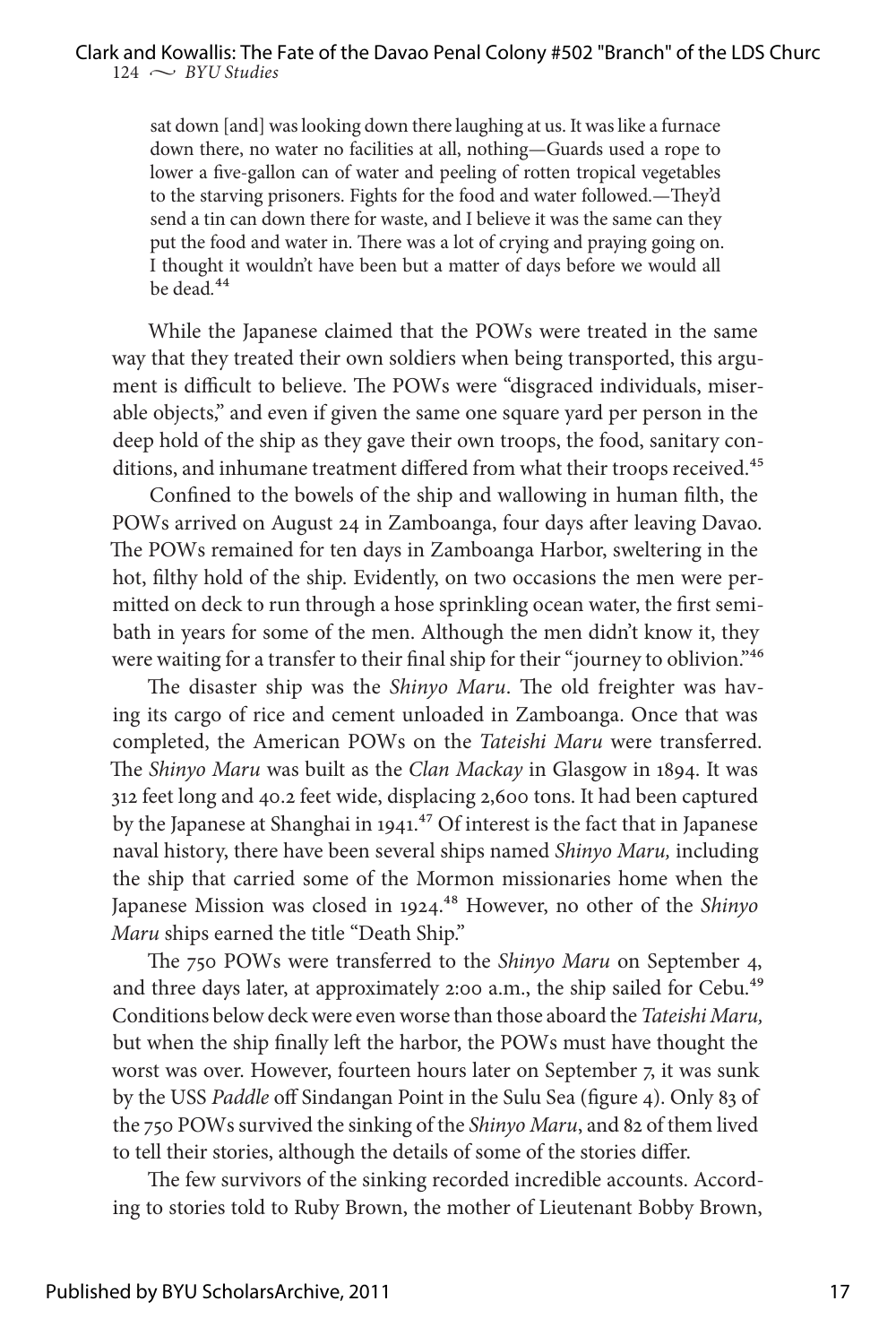her son and the company doctor, identity unknown, were able to make it to the ship's deck following the torpedo attack. At that time, the Japanese soldiers were turning their machine guns on the POWs who had escaped the sinking ship and were in the water. Using as much Japanese as he had learned during his two and one half years' imprisonment, Bobby pleaded with the Japanese not to shoot the swimming POWs. Ignoring Brown, the soldiers continued shooting at the swimming POWs. Finally, Brown and his companion jumped in the water to help some of the wounded POWs and yelled to the swimmers to dive under the water before they were shot. The POWs, including Brown, dived, but Bobby did not surface following the firing. We assume that the unnamed companion survived and related this story to Brown's mother, but we are unable to identify the person.<sup>50</sup>

Equally dramatic stories have been told by other survivors. First Lieutenant John Morrett recalled hearing the Japanese guards racing across the deck above him just as an explosion tore open the cargo area that was his home for five days. "Bloody men, men with broken backs and ribs and jaws, littered the cargo area. Morrett . . . clambered up some luggage being stored in the hold and, through pure adrenaline, threw open the hatch." Seconds later he threw himself off the ship and grabbed chunks of wood to keep himself afloat. Japanese soldiers who survived the initial shock fired at the few escaping prisoners before the ship sank, as did other Japanese from the decks of sister ships in the convoy.51

Second Lieutenant Edward Treski remembered that following the torpedo strikes the Japanese guards unleashed a slaughter. "A guard just stuck his rifle down into the hole there and emptied it, and the bullets were whizzing all over the place. After emptying his rifle, he took a hand grenade and threw it down there. And I was sitting there where I could see it coming. It exploded. Knocked me unconscious." When he recovered, Treski was sitting in the water of the sinking ship with bodies and parts of bodies all around him. He escaped through the opening in the ship where the torpedo hit. Once out of the ship, he encountered Japanese guards in life rafts, who with swords, bayonets, and guns—were attacking any POW survivors they could find in the water. Treski swam away from the Japanese and started toward the shore of Mindanao which he guessed was about three miles away. At that time he had lost 90 pounds from his prewar weight of 185 and was so weak that he joined another survivor clinging to a piece of wood, and together they paddled toward land. However, the *Eiyo Maru,* one of the convoy's damaged ships, which the crew of the USS *Paddle* thought had been sunk, managed to become grounded near shore, and the Japanese soldiers on board were shooting at the POW survivors who were trying to reach shore. Treski remembers swimming and praying, swimming and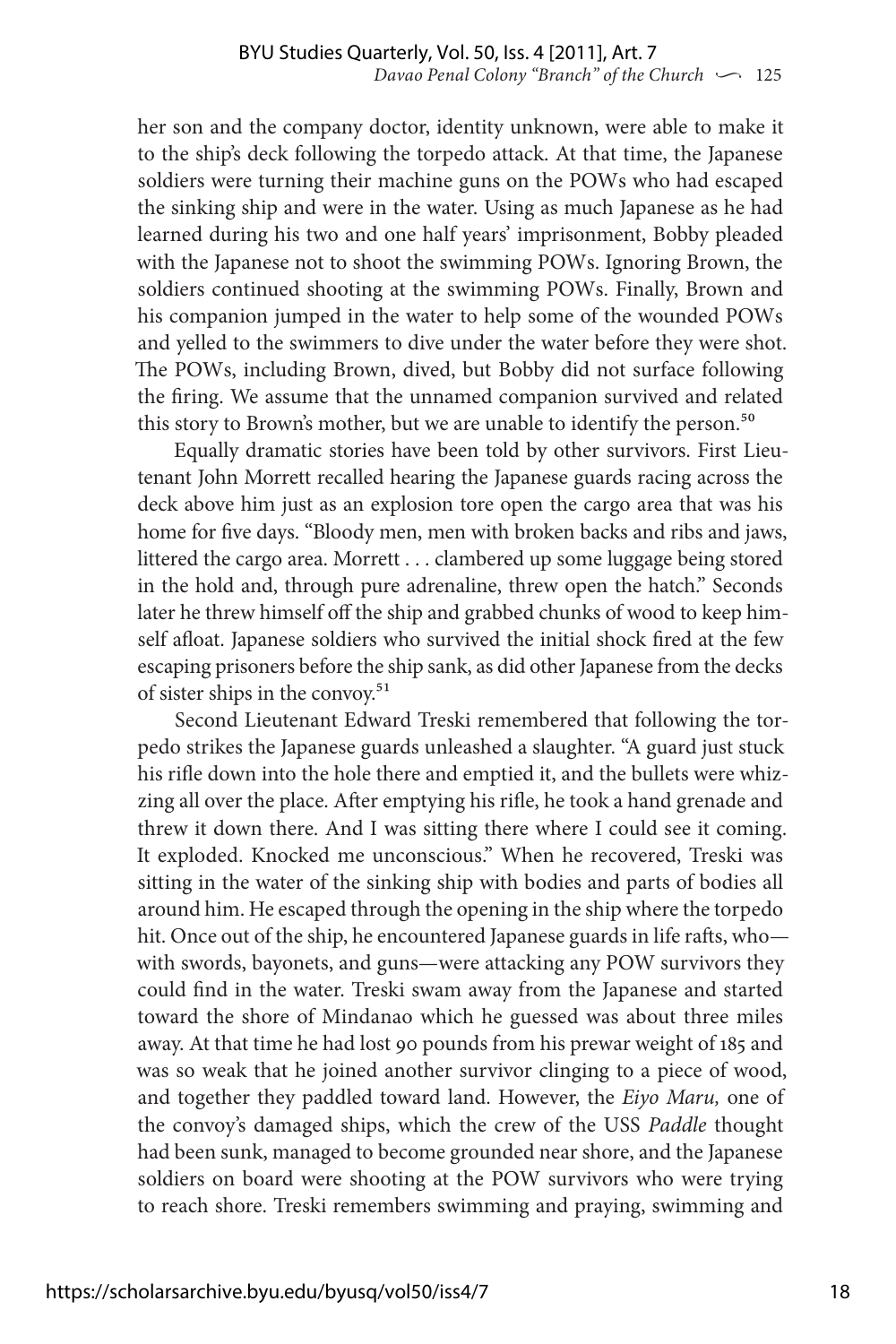praying, until he was ashore. He was later helped by Filipino guerrillas who had been fighting the Japanese.<sup>52</sup>

Sergeant Onnie Clem of the U.S. Marines remembered hand grenades being tossed into the throng of prisoners below deck and machine-gun fire at about the time the torpedoes hit the ship. He was briefly knocked out, but when he recovered he spotted the now-open hatch where a number of his fellow prisoners were trying to free themselves. He joined them and emerged with two others at the same time. Machine-gun fire from a Japanese guard sitting on the sinking ship hit him in his jaw, but somehow the Japanese shooter was killed, probably by friendly fire, and Clem was able to drop safely into the ocean. He avoided the Japanese lifeboats that were collecting Japanese survivors and shooting Americans. Also, a Japanese patrol plane strafed him, but he was able to swim to shore, where he was rescued by a Filipino. Clem had gone without anything to drink for days, so the Filipino rescuer climbed a coconut tree for coconuts to provide a drink.<sup>53</sup>

Second Lieutenant Murray Sneddon was knocked unconscious by the force of the torpedo. When he recovered, water was rushing in the opening and giant packing cases stored in the hold collapsed on many prisoners, killing them. He saw the open hatch, and, grabbing a pipe to steady himself against the rushing water, he waited for the sinking ship to fill with enough water to lift him to where he could pull himself through the hatch onto the deck. His ultimate survival, like that of the other eighty-three survivors, is an unbelievable story of endurance, courage, and luck.<sup>54</sup>

One of the eighty-three survivors died of punctured lungs a few days after reaching the safety of the shore. The other eighty-two were brought together by the friendly Filipino guerrillas who lived in and around the village of Liloy, and together they survived with the Filipinos for several weeks. Eventually, contact was made with Americans working with the Filipino guerrillas in the Sindangan area of Mindanao, and the existence and condition of the rescued POWs was radioed to U.S. forces. One of the largest U.S. submarines, the USS *Narwhal*, under the command of J. C. Titus, was sent to rescue the survivors, and eighty-one were taken on board.<sup>55</sup> Five days later the submarine unloaded the survivors in New Guinea. Using PT boats and then small passenger planes, the group traveled to Brisbane, Australia. After six days in the hospital, those who were able sailed for the United States. The survivors reached San Francisco fourteen days later, arriving on a cold day in November, approximately two months following the sinking of their Hell Ship.<sup>56</sup>

But the story of the LDS Davao "branch" ended before this spectacular rescue and homecoming. As far as is known, none of those thought to be members of the LDS group on the *Shinyo Maru* survived the sinking. Along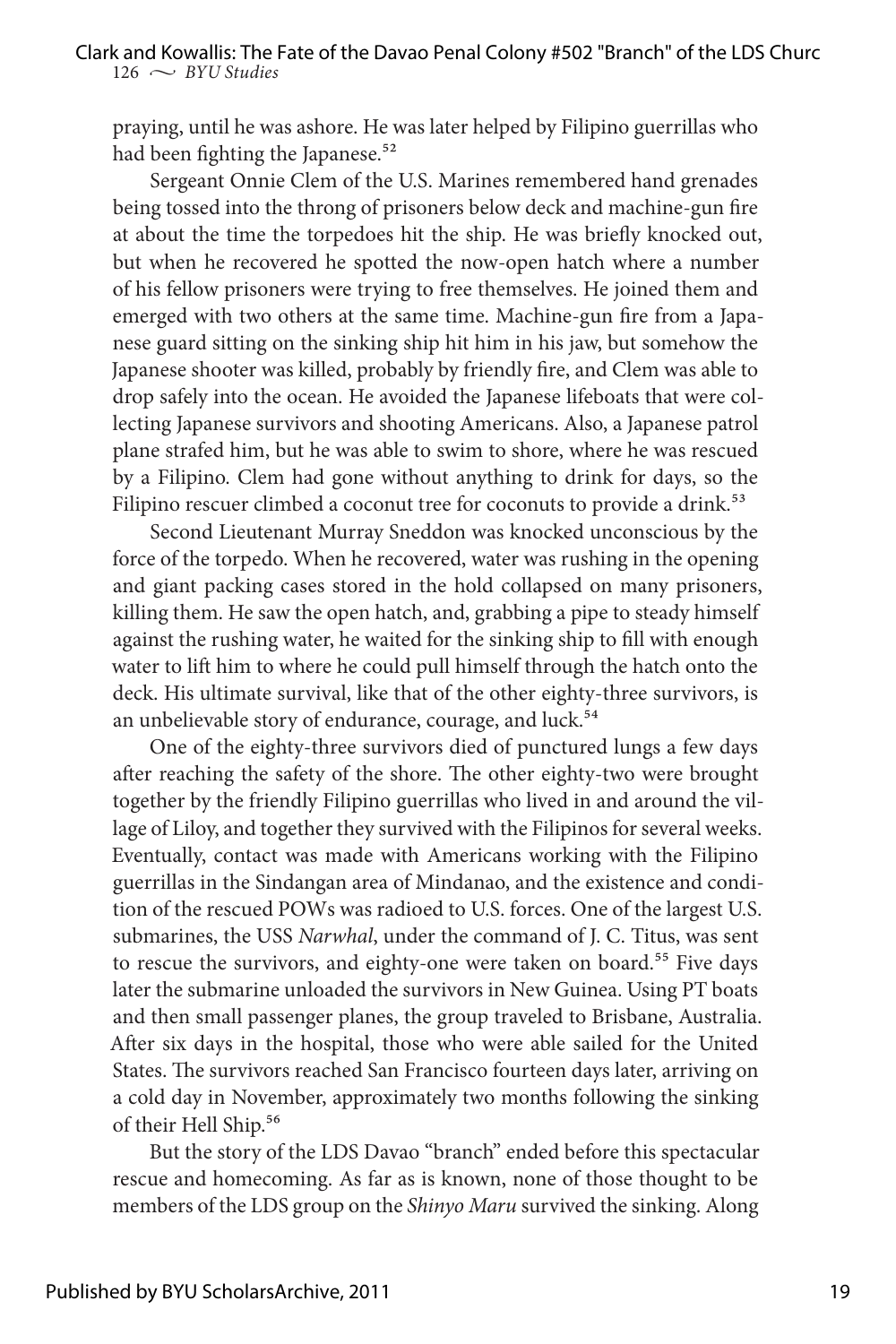with more than 600 who had been fellow prisoners for more than two and half years, the LDS POWs from the Davao camp met their fate in the warm tropical waters of the Sulu Sea on September 7, 1944.

## **The End**

Major Morris Shoss, the survivor of the September sinking who provided much of the information concerning the LDS group's activities, was not aware of any members of the LDS "branch" who had survived the sinking. During his December 1944 interview, he commented that he did not see Lieutenant Brown after boarding the *Shinyo Maru*, but he assumed that Brown and other LDS POWs were on the ship, among the 750 packed in the ship's two holds. At the time of the interview in December 1944, the identity of the 668 POWs who died was still uncertain because the Japanese had not released the names of those aboard the sunken ship. It was not until February 14, 1945, that the official list of POWs on board the *Shinyo Maru* was received by the U.S. War Department from the Japanese. In a letter from the War Department to the Brown family, dated February 19, Lieutenant Brown, the leader of the LDS group, was officially declared dead. Similar letters were eventually sent to the families of all 688 men who perished in the sinking.

Because the Japanese reports were not always considered accurate, families of the LDS POWs held out hope that their sons were not on board the fateful ship. In the case of Lieutenant Brown, shortly after receiving the notice of his death, the Brown family received a post card from their son. The card, delivered by the Red Cross, had no date on it, but a greeting on the bottom of the card wished the family a Merry Christmas. Brown's mother's birthday was in November, and because Bobby always remembered her birthday and there was no mention of this on the card, only the Christmas greeting, the Browns supposed that it had been sent after November. If it had been sent after November 1944, then Lieutenant Brown could not have died on the *Shinyo Maru,* which sunk in September of that year. This interpretation was reinforced by the Red Cross, who told the Browns that it was unlikely that the card had taken more than a year to arrive and had been sent before the previous Christmas in 1943. Desperate to know if their son was still alive, the Browns contacted a number of men who had served in the Philippines, including Sergeant Calvin Graef, who had escaped from the Davao camp and who had known Brown. He told the family that he may have seen Brown in the prison camp in October 1944, giving the Browns renewed hope. When questioned further, Graef conceded that he could have been wrong about the date, but the Browns kept hoping, even though his fate along with others on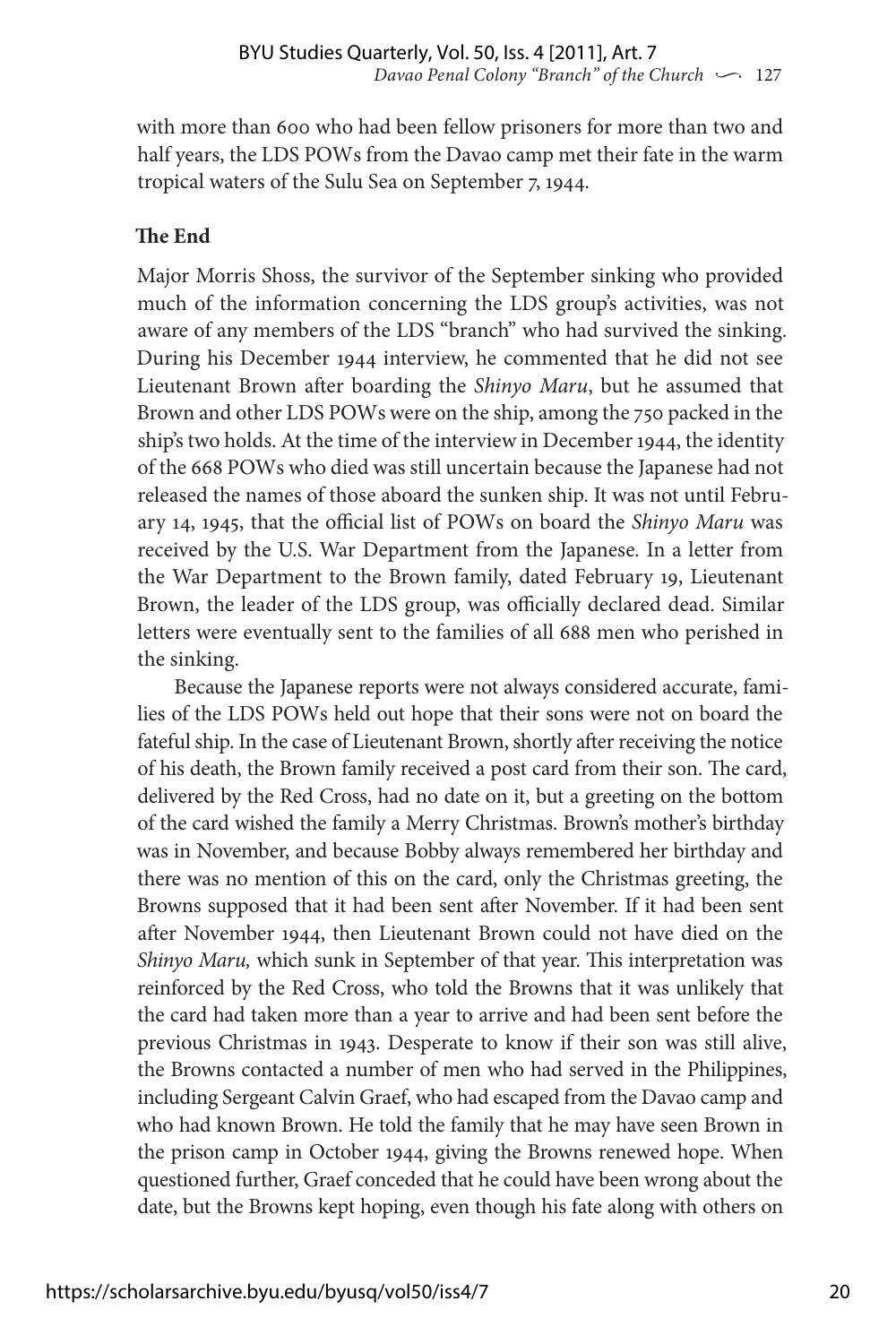the *Shinyo Maru* was later confirmed.<sup>57</sup> Similar situations to that of the Brown family probably occurred with many of the families whose sons lost their lives in the sinking of the *Shinyo Maru*. The War Department's letter to the Browns was the final official news of their son. Posthumously, Lieutenant Brown was awarded the Bronze Star as well as the Purple Heart for an early injury.<sup>58</sup>

#### **Theological Considerations**

The faith of the families of the LDS POWs who died in the sinking of the *Shinyo Maru* was severely tested. All 668 POWs who died had endured two and a half years of beatings, starvation, and brutal imprisonment. To survive all that they had been subjected to, and then to die because of an American torpedo, was an almost unbelievable tragedy. Certainly, viewed coldly, this is not the stuff of strong testimony building. Some parents expressed dismay that almost all of the members of the LDS Davao "branch" had died in the sinking. Writing before receiving official confirmation of the deaths, one parent commented, "If all of the boys were on this ship . . . it just does not seem possible that all of them would be killed, does it?"59 "I believe that I have as much faith in my religion as any Latter Day Saint, but I will never be able to understand this. Certainly some of those boys were entitled to the blessings that are promised to those who obey the laws and keep the commandments of God. . . . I hope and pray that some of those boys are alive, otherwise I will have a hard time reconciling the fact they were all killed with what my faith has taught me to believe."<sup>60</sup>

A slightly different reaction was shown by Lieutenant Brown's mother, who wrote, "You know very well that there have been thousands of prayers offered for Bobby, both by his family and friends, and I feel that he was worthy of the protection of the Priesthood, but it must be that his work was finished . . . at least that is the most comforting thought to me and we had to have comfort from somewhere."<sup>61</sup>

While the siblings of the LDS POWs whom we interviewed reported that their parents probably never adjusted completely to the tragedy, the parents of Bobby Brown had a particularly difficult time. Brown's father was a U.S. Deputy Marshall who, among other duties, handled Japanese suspected of being spies. His feelings of hatred toward them were strong, and it took considerable time and effort to eliminate the hatred and bitterness that he held for the Japanese. However, he was finally able to embrace a spirit of forgiveness with the help of a wise stake president and other Church members.62

The loss of lives with the sinking of the *Shinyo Maru* is a classic example of the larger problem of maintaining faith in an omnipotent, loving God in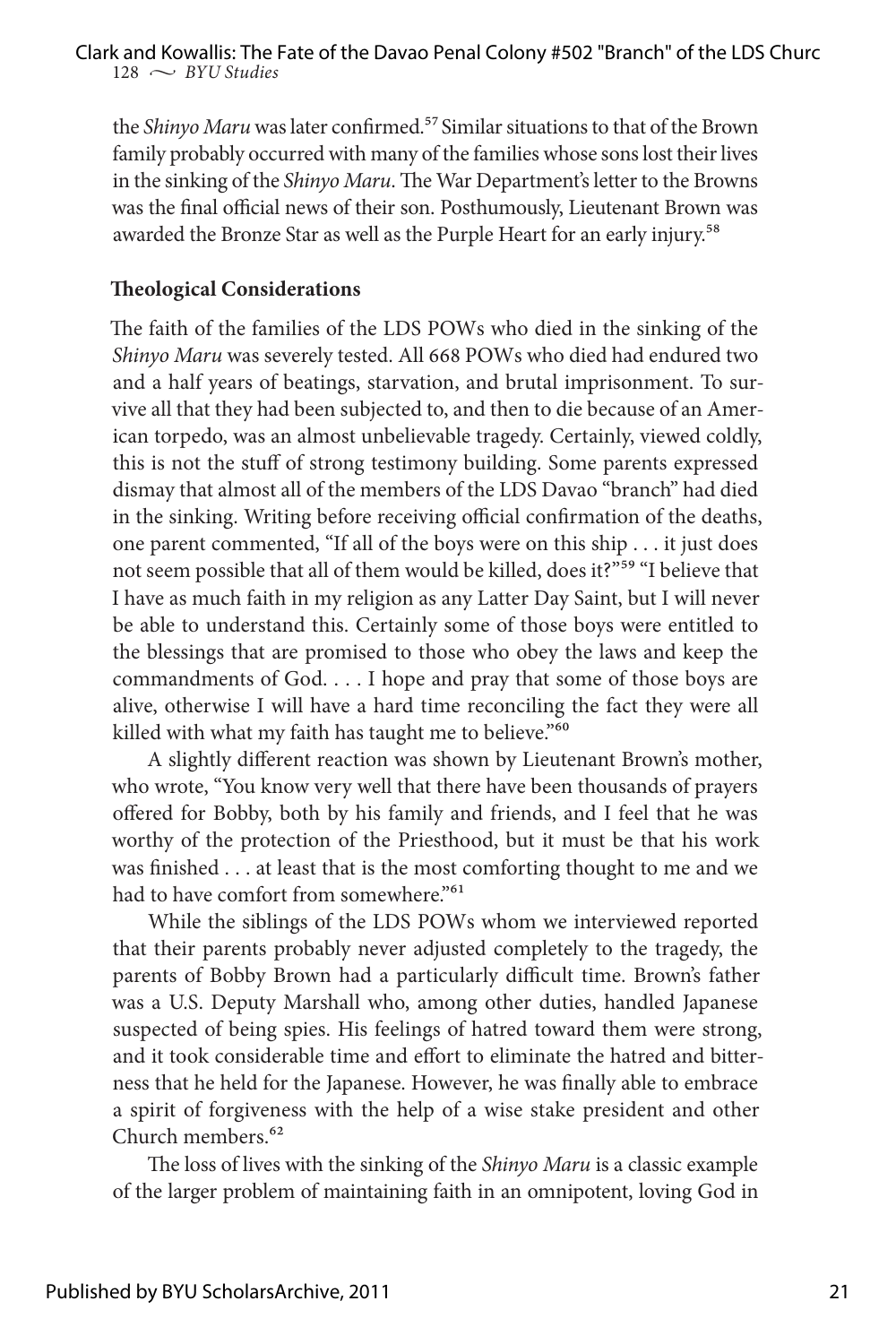the face of wickedness, tragedy, and evil that his children experience daily. The problem appears even larger in scope when the tragedy affects those who appear to be most deserving of help. This concept has been addressed by theologians, philosophers, and people of all religious as well as nonreligious beliefs. Perhaps the most understandable explanation for Latter-day Saints is related to our unique concept of the plan of salvation, the eternal existence of intelligence, and the sacred agency of humans. John S. Welch summarized it succinctly, "God cannot both grant us our free agency and control our lives. God cannot, in our current world, both feed the lion and protect the lamb."<sup>63</sup> David L. Paulsen explained Joseph Smith's understanding of the dilemma when he wrote: "Joseph's way out of the conceptual incoherency generated by the traditional theological premises is not to go in. His revelations circumvent the theoretical problem of evil by denying the trouble-making postulate of absolute creation and, consequently, the classical definition of divine omnipotence. Contrary to classical Christian thought, Joseph explicitly affirmed that there are entities and structures which are coeternal with God himself."64

And for the father whose faith depended on the survival of at least a few of the LDS POWs, we can only answer that while we are not aware of any who survived the sinking, there were members of the Davao "branch" who were not on board but who did survive the war to tell their stories. Nonetheless, those who died in the sinking constituted most members of the Davao "branch," a tragic ending for this WWII group of LDS POWs.

## **Epilogue**

Survivors of the *Shinyo Maru* disaster held several reunions. They produced a plaque acknowledging, first, the crew of the USS *Paddle* for "liberating" them; second, the Filipinos in the Liloy-Sindangan area of Mindanao who rescued them; third, the American Brigadier General John H. McGee, who, working with the Filipino guerillas, arranged for their ultimate rescue; and, finally, the crew of the USS *Narwhal* for their final transportation to safety. At one of their reunions, the survivors were honored by Governor George W. Bush.<sup>65</sup> Some of those who did not survive have had proxy temple work done on their behalf.<sup>66</sup>

G. F. Michno succinctly summarized in his book *Death on the Hellships* what most Americans probably feel:

After all is said and done, we can only hope that the surviving former POWs of the Japanese will be able to live out their remaining years somewhat content with the knowledge that they fought for a just cause. . . . They took everything the enemy could throw at them. They survived the war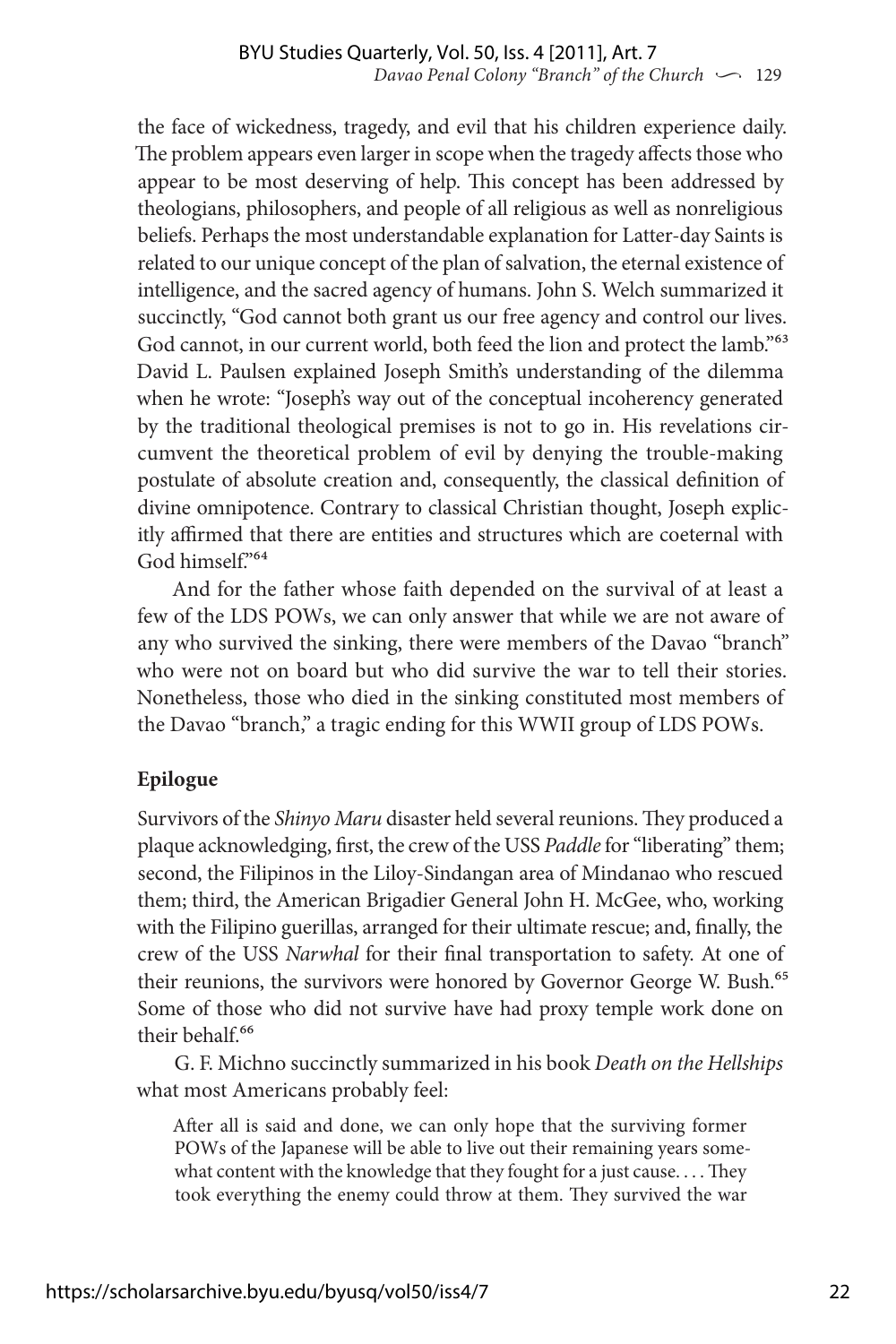and they survived hell. We hope we will never have to face again what they went through, but should the need arise, we hope we will be blessed with another such generation of men.<sup>67</sup>

David L. Clark (dlclark15@gmail.com) is Emeritus Professor of Geology and Geophysics at the University of Wisconsin–Madison. He has published extensively in his specialties of micropaleontology and Arctic Ocean geology. Also he has published on the history of the LDS Church in Wisconsin, LDS scientists, and early Church pioneer Joseph Bates Noble.

Bart J. Kowallis (bkowallis@byu.edu) is Professor of Geoscience and Associate Dean of the College of Physical and Mathematical Sciences at Brigham Young University. He has published on Utah geologic themes as well as his specialty, Jurassic chronostratigraphy. He has also published in *BYU Studies* on geologic activities in the New World at the death of Christ ("In the Thirty and Fourth Year: A Geologist's View of the Great Destruction in 3 Nephi," *BYU Studies* 37, no. 3).

Correspondence between Sadie O. Clark and Ruby Brown, mother of Lieutenant George Robin (Bobby) Brown, plus letters from parents of other LDS soldiers who lost their lives on the *Shinyo Maru,* are in our possession and motivated this study. We have had help in assembling additional material from Robin Brown, nephew of Bobby Brown; James Polve, brother of Lamar Polve; and Gerry Rosenvall Larson, sister of Clay Rosenvall. As recorded in this paper, Bobby Brown, Lamar Polve, and Clay Rosenvall all died at the sinking of the *Shinyo Maru*. Karen Clark, Regina Brown, and Ken White also assisted in different ways.

1. John. D. Alden, *U.S. Submarine Attacks during World War II: Including Allied Submarine Attacks in the Pacific Theater* (Annapolis: Naval Institute Press, 1989), 130, includes both U.S. and Japanese data regarding the sinkings. For a more detailed description of the attack, see the USS *Paddle* logs, "WWII: 1935–1950, WWII Submarine Patrol Reports, USS *Paddle*, August-1944 to September-1944," 7–14, http:// www.fold3.com/image/#29069298; Murray M. Sneddon, *Zero Ward: A Survivor's Nightmare* (New York: Writers Club Press, 2000), 97; Gregory F. Michno, *Death on the Hellships: Prisoners at Sea in the Pacific War* (Annapolis: Naval Institute Press, 2001), 227–30; and the often cited account by Eugene A. Mazza, "The American Prisoners of War Rescued after the Sinking of the Japanese Transport, *Shinyo Maru*, by the USS *Paddle*, SS 263, on 7 September 1944," www.submarinesailor.com/history/pow/paddlesinksshinyomaru. According to these accounts, the number of ships in the convoy ranged from five to nine. For additional information on the USS *Paddle,* see "USS *PADDLE* (SS–263)," http://www.en.wikipedia.org/wiki/USS\_ PADDLE\_(SS-263). The *Paddle* was honored with eight battle stars for eight war patrols and was decommissioned on January 18, 1957. The submarine was transferred to Brazil and sunk during target practice on June 30, 1968.

2. Sneddon, *Zero Ward,* 95.

3. The two names *Shinyo* and *Maru* can be translated as follows: *Shinyo* means "divine hawk" and is the immediate name for the ship. Most nonmilitary ships have a second name, *Maru. Maru* is translated as circle, round, or perfect and as a second name for a ship refers, according to one theory, to the hope that it can leave port,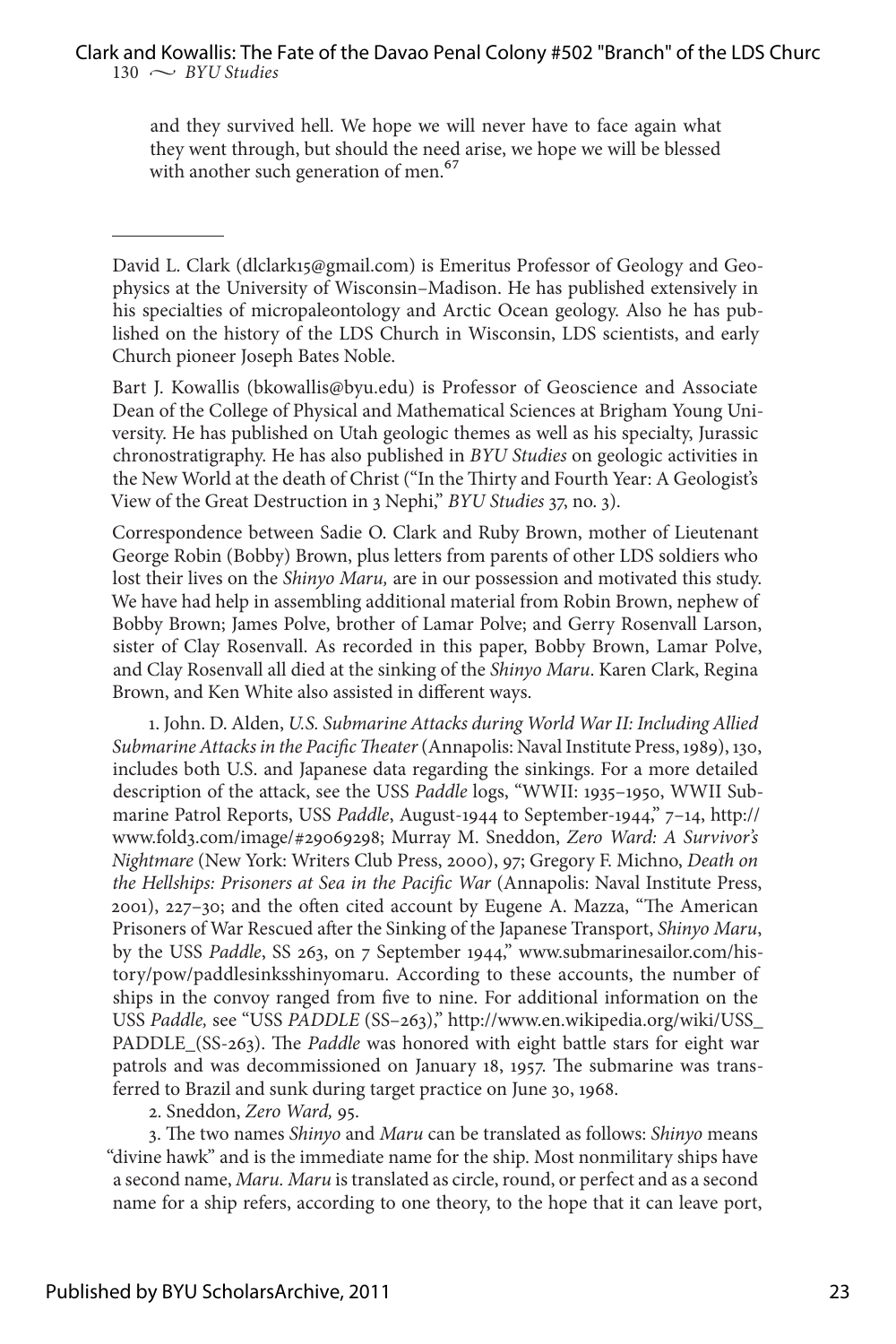travel, and return safely, thus completing a perfect circle or round of safety. Another theory is that a ship is a floating castle, and *Maru* refers to the defensive "circle" that protects a castle. See "Japanese Ship-naming Conventions," http://en.wikipedia.org/ wiki/Japanese\_ship\_naming\_conventions.

4. Alden, *U.S. Submarine Attacks,* 130.

5. Alden, *U.S. Submarine Attacks,* 130, 253.

6. Information concerning the LDS POWs is based primarily on an interview with one of the survivors of the sinking, Major Morris L. Shoss, December 1944, in Houston, Texas. Details of the interview were documented in personal correspondence between Sadie O. Clark of Houston and George and Ruby Brown of El Paso, Texas, December 16, 1944, in the authors' possession.

7. Alden, *U.S. Submarine Attacks,* 12–146; see also "Japanese POW Transport Ships That Were Sunk in WWII*,*" http://www.members.iinet.net.au/~vanderkp/ Shipstorped.htm.

8. Donald L. Miller, *D-Days in the Pacific* (New York: Simon and Schuster Paperbacks, 2005), 317; also see "List of Ships Sunk by Submarines with Death Toll Exceeding 300," http://en.wikipedia.org/wiki/Wike/List\_by\_death\_toll\_of\_ships\_ sunk by submarines.

9. Miller, *D-Days in the Pacific,* 317.

10. Clay Blair Jr., *Silent Victory: The U.S. Submarine War against Japan* (Annapolis: Naval Institute Press, 2001), 17, 878. This volume summarizes submarine warfare in the Pacific, including tables on top submarines in terms of number of ships sunk, tonnage of ships sunk, and top skippers of Pacific operation submarines. The USS *Paddle* and *Shinyo Maru* encounter is briefly mentioned (p. 737); also see "Monthly Totals of Ships and Tonnage Sunk," Valor at Sea; The U.S. Submarine War in the Pacific 1941–1945, http://www.valoratsea.com/month1.

11. Robert C. Freeman and Dennis A. Wright, *Saints at War: Experiences of Latter-day Saints in World War II* (American Fork, Utah: Covenant Communications, 2001), 46.

12. Miller, *D-Days in the Pacific,* 26.

13. Miller, *D-Days in the Pacific,* 25.

14. Miller, *D-Days in the Pacific,* 30.

15. "The ancient Japanese code of Bushido admonished warriors not to survive the 'dishonor of capture' but to fight to the last man." Miller, *D-Days in the Pacific,* 25. "The Japanese code of honor dictated that a soldier is honor-bound to fight to the death and that surrender was never an option—thus, we were not considered as prisoners but slaves to be abused in any way our masters saw fit." Sneddon, *Zero Ward,* 23. "Although the Japanese were unprepared for the large number of prisoners in their care, the root of the brutality lay in the Japanese attitude that a soldier should die before surrender. A warrior's surrender meant the forfeiture of all rights to treatment as a human being." "The Bataan Death March, 1942," Eye Witness to History.com, http://www.eyewitnesstohistory.com/bataandeathmarch.htm.

16. There are a number of published accounts of the Bataan Death March. A few of the best are William E. Dyess, *Bataan Death March: A Survivor's Account*  (Lincoln: University of Nebraska Press, 2002), 184; John D*.* Lukacs, *Escape from Davao* (New York: Simon & Schuster, 2010), 436; Gavan Daws, *Prisoners of the Japanese: POWs of World War II in the Pacific* (New York: Quill, William Morrow, 1994), 73–83.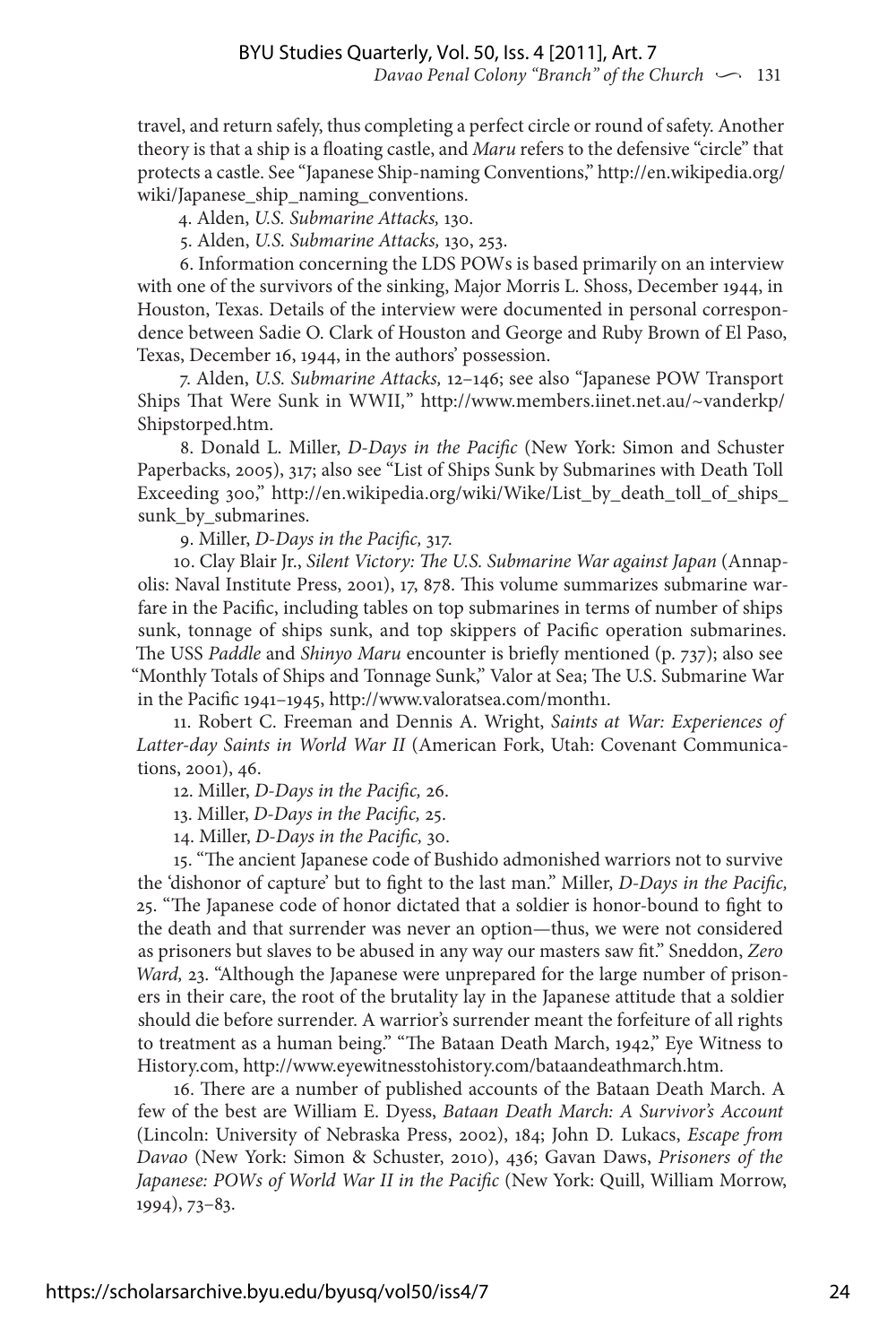132  $\sim$  BYU Studies

#### 17. Sneddon, *Zero Ward,* 27.

18. Daws, *Prisoners of the Japanese,* 80. Accounts differ as to exactly how many prisoners died on the Bataan Death March. Some estimate it as high as 650. Because those who participated in the march were already malnourished and were suffering from jungle diseases, thousands died after they arrived at the prison camps.

19. Lukacs, *Escape from Davao,* 79.

20. For the first several months at Camp Cabanatuan, food was scarce and dysentery was prevalent. Records kept by the prisoners at the camp indicate that 2,375 Americans were buried from June through November 1942. At this point, conditions seem to have improved somewhat. There were 136 deaths in December 1942, 73 in January 1943, and 10 in each of February and March 1943. On Memorial Day, May 30, 1944, prisoners in the camp prayed for the 2,645 Americans who had been buried there, so only 270 had died in the eighteen months between November 1942 and May 1944. John M. Wright Jr., *Captured on Corregidor: Diary of an American P.O.W. in World War II* (Jefferson, N.C.: McFarland, 1988), 59. Wright also claims that 1,462 Americans died at Camp O'Donnell before prisoners were transferred to Cabanatuan and that 20,000 Filipinos died during that same time frame at O'Donnell. He had been captured on Corregidor and did not arrive at Camp Cabanatuan until June 30, 1943. He explains that the prisoners from Corregidor were in much better condition than those who had been subjected to the Bataan Death March.

21. Sneddon, *Zero Ward,* 33. Other accounts give different numbers. For instance, Col. John E. Olson, whose responsibility it was to prepare the strength report that Gen. Edward King had to give to the Japanese camp commander every day, reports that a total of 1,565 Americans died at Camp O'Donnell. His records also indicate that on May 5, 1842, there were 8,636 Americans being held at O'Donnell. John E. Olson, *O'Donnell: Andersonville of the Pacific* (n.p.: published by the author, 1985), excerpts available at http://www.us-japandialogueonpows.org/Olson.htm.

22. William B. Breuer, *The Great Raid on Cabanatuan: Rescuing the Doomed Ghosts of Bataan and Corregidor* (New York: John Wiley and Sons, 1994), 56; see also Irving Alexander, "POW Camp O'Donnell and Camp Cabanatuan," http:// www.lindavdahl.com/Front%20Pages/O%27Donnell%20&%20Cabanatuan.htm.

23. Sneddon, *Zero Ward,* 38.

24. Lukacs, *Escape from Davao,* 95.

25. Sneddon, *Zero Ward,* 49.

26. The rescue of the remaining prisoners at the Cabanatuan Camp has been described by a number of writers including Breuer, *The Great Raid on Cabanatuan*, and Hampton Sides, *Ghost Soldiers: The Epic Account of World War II's Greatest Rescue Mission* (New York: Anchor Books, 2002).

27. Daws, *Prisoners of the Japanese,* 136. Daws reports that there were several religious "subtribes" that functioned in Cabanatuan: "Catholics and Protestants, and Mormons were particularly strong."

28. The interview of Major Shoss by Sadie O. Clark was initiated by Ruby Brown, mother of Lt. Bobby Brown. Ruby was anxious to learn whatever she could concerning her son a few months before she was notified that the "official" record was that Lt. Brown had died with the sinking of the *Shinyo Maru*. The Shoss interviews took place in November and early in December 1944, shortly after Shoss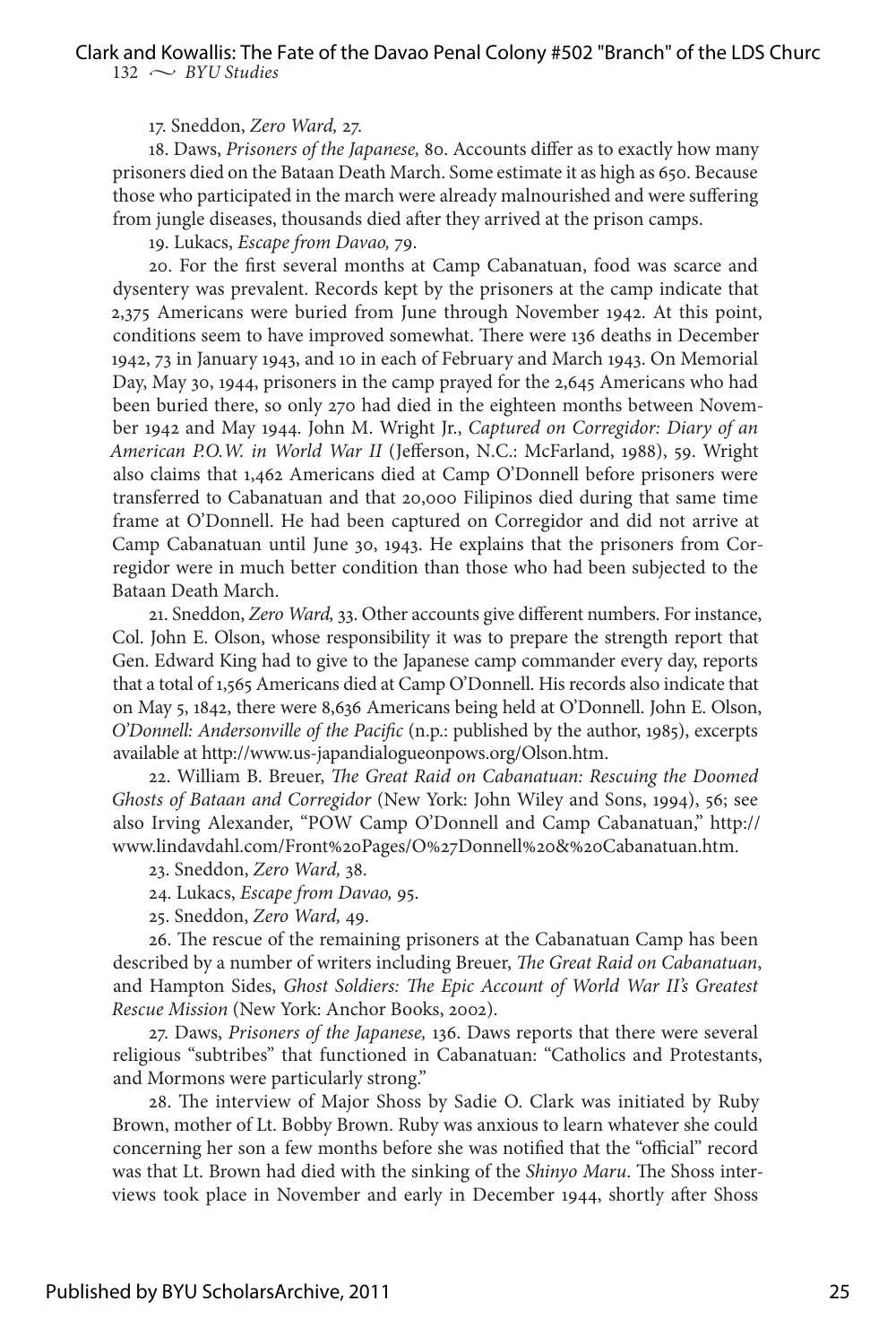returned to the U.S. following his rescue. Some details of the interview were published in *Church News*, January 20, 1945.

29. In June 1944, Hansen, along with approximately 1,000 others, were shipped from Mindanao to Japan. They eventually were imprisoned at the Nagoya Branch #5 Yokkaichi camp. Among other things, some of the POWs worked in a plant manufacturing sulfuric acid. Along with other survivors, Hansen was rescued in September 1945, just after the end of the war. Later, Hansen returned to Japan as a missionary. He "lost the use of his legs as a prisoner and, though rehabilitated before his mission, still struggled to walk." *Church News*, published by *Deseret News*, May 6, 2006, http://www.ldschurchnews.com/articles/48907/A-specialmission-softens-wars-blow.html. Hansen died in 1981 and is buried in Weiser, Idaho. For additional details of the imprisonment of those who were sent to Japan, see Raymond C. Heimbuch, *I'm One of the Lucky Ones: I Came Home Alive* (Crete, Nebraska: Dageforde Publishing, 2003), 82–87, 146.

30. Personal communication, February 21, 2011, with Robin Brown, a nephew of Lt. Bobby Brown, who was told the story by his grandmother, Bobby Brown's mother. The same story was told to Elder Spencer Kimball, who was the Browns' stake president before Kimball's call to the Quorum of the Twelve Apostles. The story is included in Spencer W. Kimball, *The Miracle of Forgiveness* (Salt Lake City: Deseret Book, 1969), 373–77. Additional details concerning the imprisonment of Bobby Brown are in papers in the possession of Robin Brown.

31. Carl S. Nordin, *We Were Next to Nothing: An American POW's Account of*  Japanese Prison Camps and Deliverance in World War II (Jefferson, North Carolina: McFarland and Company, 1997), 79.

32. In an interview I conducted on June 22, 2011, with Clyde Polve, brother of Lamar Polve, one of the LDS POWs, Clyde expressed a recollection that a survivor of the sinking, a man he thought was named Peterson and was from Utah, gave him information concerning his brother. We have not been able to identify any survivor of the sinking who was named Peterson, but there were three men named Peterson or Petersen who were in the Davao camp with Lamar Polve. Most likely it was one of these who contacted the Polves. Clyde Polve was told that his brother was an excellent mechanic and the Japanese used him as a driver in the transportation of Japanese troops to various places in Mindanao. However, Lamar was a serious American POW, and on at least one occasion, Lamar Polve arranged a rendezvous with Filipino resistance fighters who eliminated the Japanese troops in the transport. Evidently, Polve grew a heavy beard, and with his "freedom" as a truck driver he was able to obtain and hide in the beard small contraband items, which he smuggled into camp for the benefit of his fellow POWs.

33. Personal communication with Gerry Rosenvall Larson, Clay Rosenvall's sister, June 23, 2011.

34. The story of the Fifth Airbase Group that left Salt Lake City for the Philippines has been told by a number of survivors of that group. One of the best accounts comes from Hayes Bolitho, "The Hayes Bolitho Japanese Story, Parts 1–6," *The Hawkins (Texas) Holly Lake Gazette*, a biweekly online newspaper, September 26, 2009–February 13, 2010), http://www.hlrgazette.com*.* Other excellent accounts include Nordin, *We Were Next to Nothing*, and Heimbuch, *I'm One of the Lucky Ones*.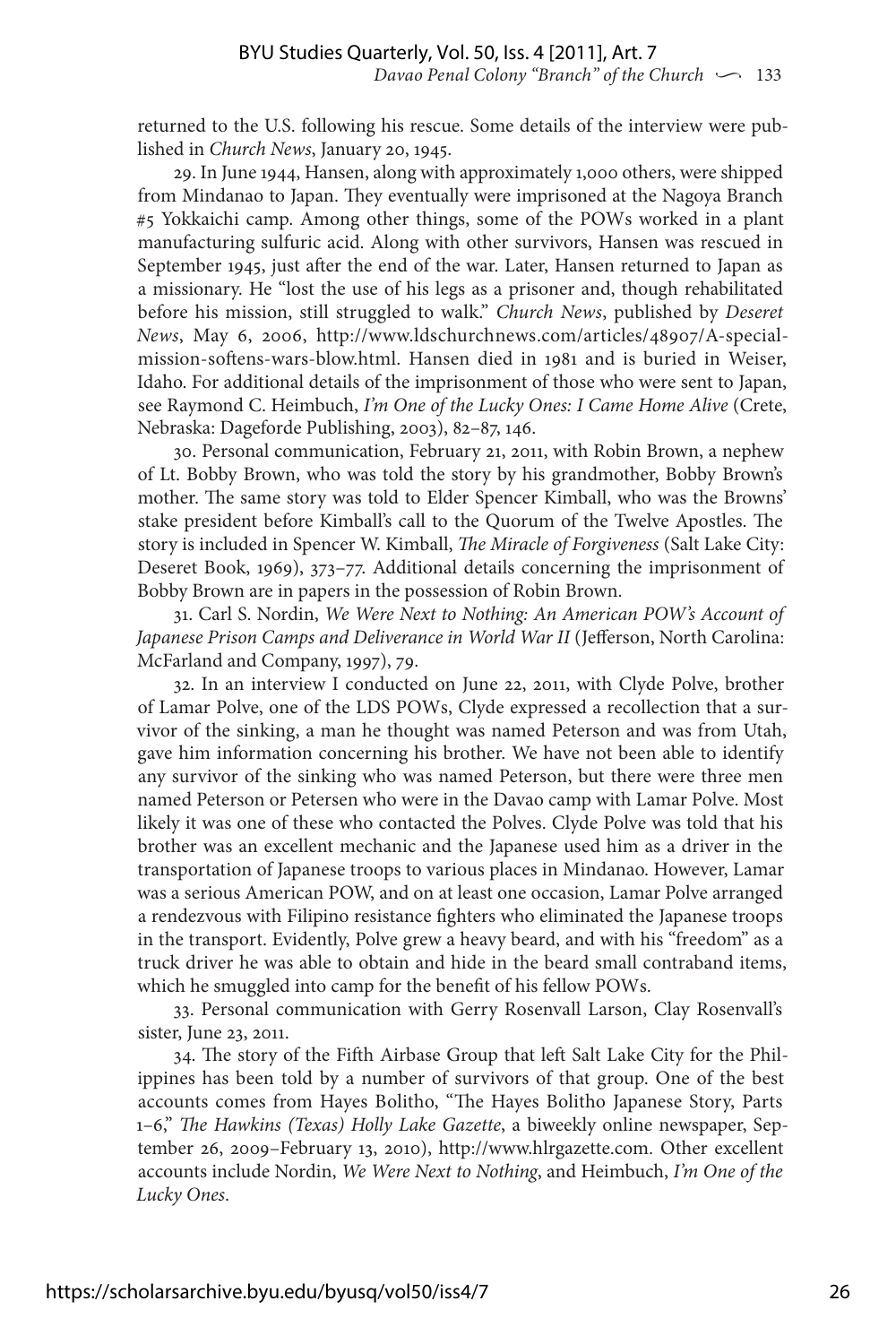$134 \sim$  *BYU Studies* 

35. Nordin, *We Were Next to Nothing*, 44.

36. Bolitho, "The Hayes Bolitho Japanese Story," part 3, October 24, 2009.

37. Bolitho, "The Hayes Bolitho Japanese Story," part 3, October 24, 2009.

38. Lukacs, *Escape from Davao,* ch. 13–17.

39. Bolitho, "The Hayes Bolitho Japanese Story," part 3, October 24, 2009.

40. According to Nordin, in *We Were Next to Nothing*, Mack Davis became an effective liaison with Japanese guards who secured items wanted by the POWs by trading the few valuables still in their possession. Davis also visited Nordin when he was hospitalized in March 1944 (112, 125). Ernest Parry also helped Nordin with documenting the imprisonment (64–65).

41. Sneddon, *Zero Ward,* 53.

42. Sneddon, *Zero Ward,* ch. 9.

43. Of the various references that document the initial departure of the POWs from southern Mindanao, both Sneddon, *Zero Ward,* 75–80, and Gregory F. Michno, *Death on the Hellships: Prisoners at Sea in the Pacific War* (Annapolis: U.S. Naval Institute Press, 2001), 226, indicate that the name of their transport ship is unknown. However, according to "Hellship Information and Photographs," http://www.west-point.org/family/japanese-pow/photos.htm, the ship is identified as the *Tateishi Maru.*

44. Edward L. Pitts, "To Hell and Back," *World Magazine* 24, no 10 (May 23, 2009), www.worldmag.com/articles/15395.

45. Daws, *Prisoners of the Japanese,* 283–85.

46. Sneddon, *Zero Ward,* 71. An intriguing account is found in Lee A. Gladwin*,*  "American POWs on Japanese Ships Take a Voyage into Hell," *Prologue Magazine* 35, no. 4 (winter 2003), http://www.archives.gov/publications/prologue/2003/winter/ hell-ships-1.html.

47. "Hellship Information and Photographs," http://www.west-point.org/ family/japanese-pow/photos.htm.

48. R. Lanier Britsch, "The Closing of the Early Japan Mission," *BYU Studies* 15, no 2 (1975): 189.

49. Gladwin*,* "American POWs on Japanese Ships."

50. Personal communication with Robin Brown, a nephew of Lt. Bobby Brown, who was told the story by his grandmother, Bobby Brown's mother.

51. Lindsay Tozer, "POW Survivors Come Together*," (Jacksonville) Florida Times–Union,* September 7, 2000, http://www.jacksonville.com/tu-online/stories/ 090700/met\_3997987.html*.*

52. Pitts, "To Hell and Back," 23.

53. Eugene A. Mazza, "The American Prisoners of War Rescued after the Sinking of the Japanese Transport, Shinyo Maru, by the USS Paddle, SS263, on 7 September 1944," http://www.submarinesailor.com/history. This is a brief summary of the sinking of the *Shinyo Maru* and the subsequent rescue effort. The article also indicates that the survivors were honored by Governor George W. Bush of Texas in 1998.

54. Sneddon, *Zero Ward,* 99–107. Additional personal accounts of the sinking and final rescue of the survivors have been published in Michno, *Death on the Hellships,* 226–32. A few minor details in Michno's volume concerning the sinking and rescue of the *Shinyo Maru* differ from those reported here.